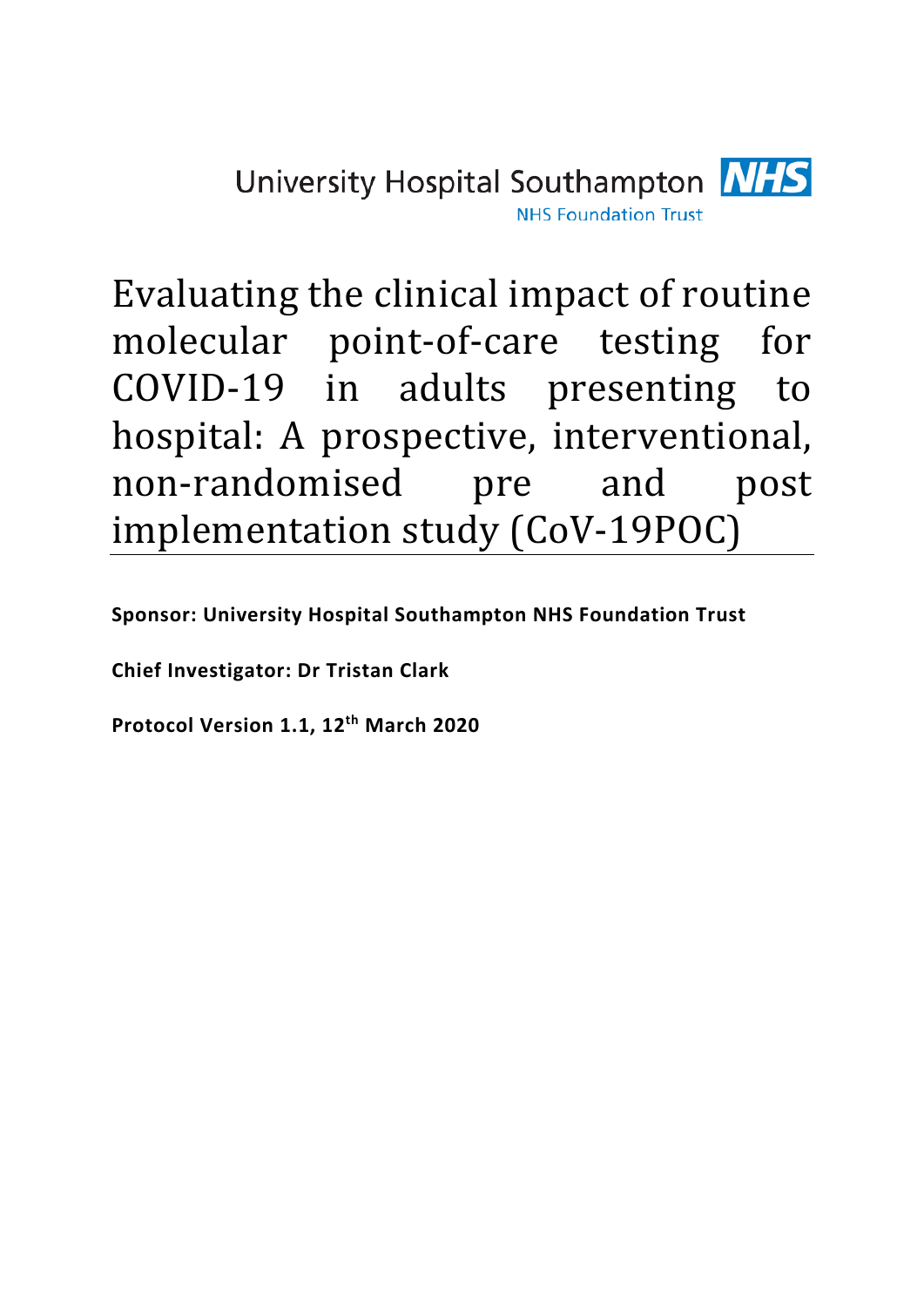## <span id="page-1-0"></span>**Signature Page**

The undersigned confirm that the following protocol has been agreed and accepted and that the Chief Investigator agrees to conduct the study in compliance with the approved protocol and will adhere to the principles outlined in the Declaration of Helsinki, the Sponsor's SOPs, and other regulatory requirement.

I agree to ensure that the confidential information contained in this document will not be used for any other purpose other than the evaluation or conduct of the investigation without the prior written consent of the Sponsor

I also confirm that I will make the findings of the study publically available through publication or other dissemination tools without any unnecessary delay and that an honest accurate and transparent account of the study will be given; and that any discrepancies from the study as planned in this protocol will be explained.

### <span id="page-1-1"></span>**Chief Investigator:**

<span id="page-1-2"></span>

| Signature                            | Date |
|--------------------------------------|------|
|                                      |      |
| Name (please print)                  |      |
|                                      |      |
| For and behalf of the Study Sponsor: |      |
| Signature                            | Date |
|                                      |      |
| Name (please print)                  |      |
|                                      |      |
| Position                             |      |
|                                      |      |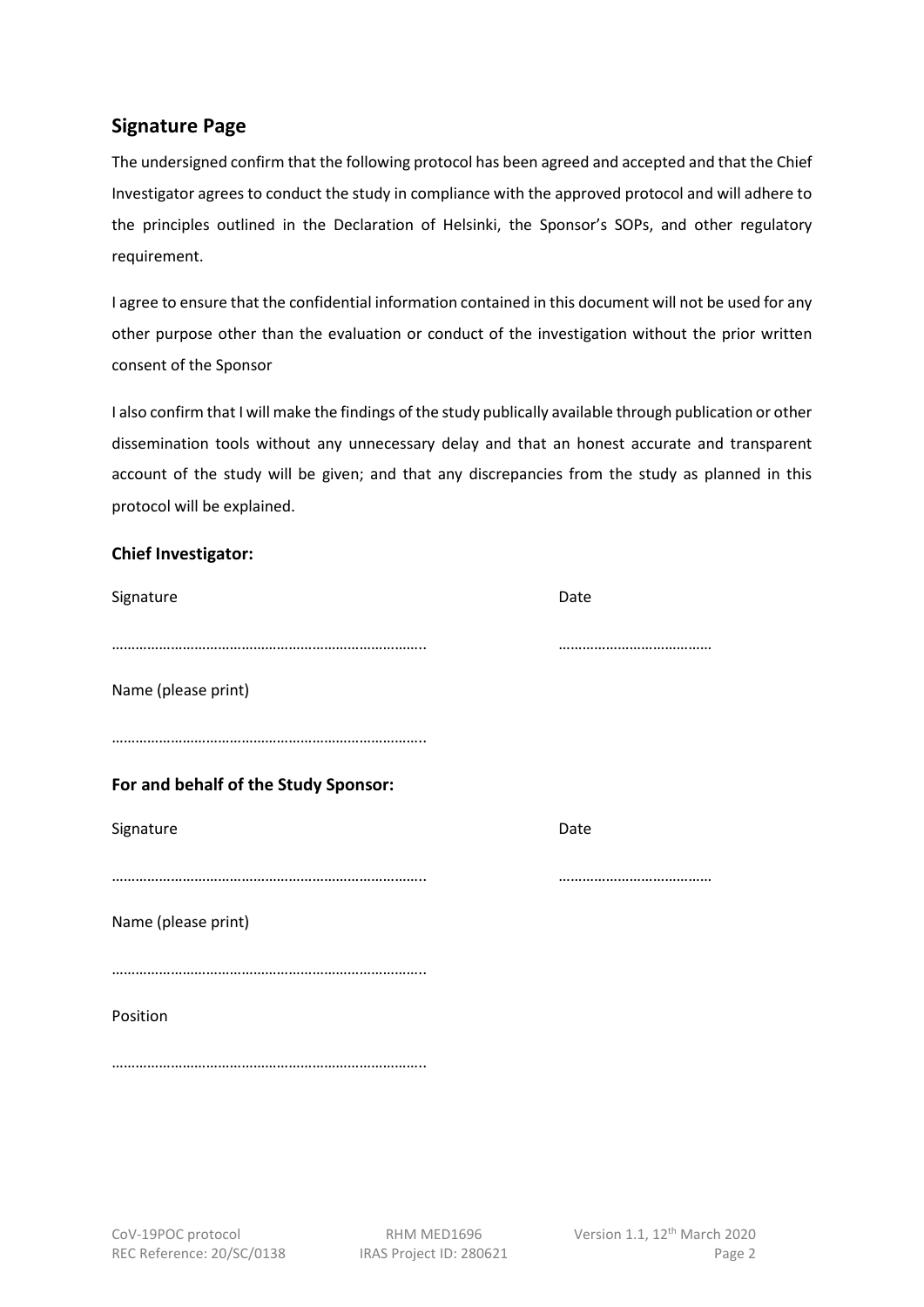# <span id="page-2-0"></span>**Protocol Modification History**

| <b>Version</b> | Date                           | <b>Modifications</b>                 | Author(s)                      |
|----------------|--------------------------------|--------------------------------------|--------------------------------|
| 1.0            | 19 <sup>th</sup> February 2020 | N/A                                  | Tristan Clark, Nathan Brendish |
| 1.1            | $12th$ March 2020              | As requested by REC:                 | Nathan Brendish, Tristan Clark |
|                |                                | - Updated Section 6. Recruitment     |                                |
|                |                                | and Study processes, to clarify that |                                |
|                |                                | potential participants will be first |                                |
|                |                                | approached by clinical team          |                                |
|                |                                | members                              |                                |
|                |                                | - Updated Section 8. Sample Size     |                                |
|                |                                | - Updated REC reference details      |                                |
|                |                                | - Removed reference to GP letter     |                                |
|                |                                | (no longer needed)                   |                                |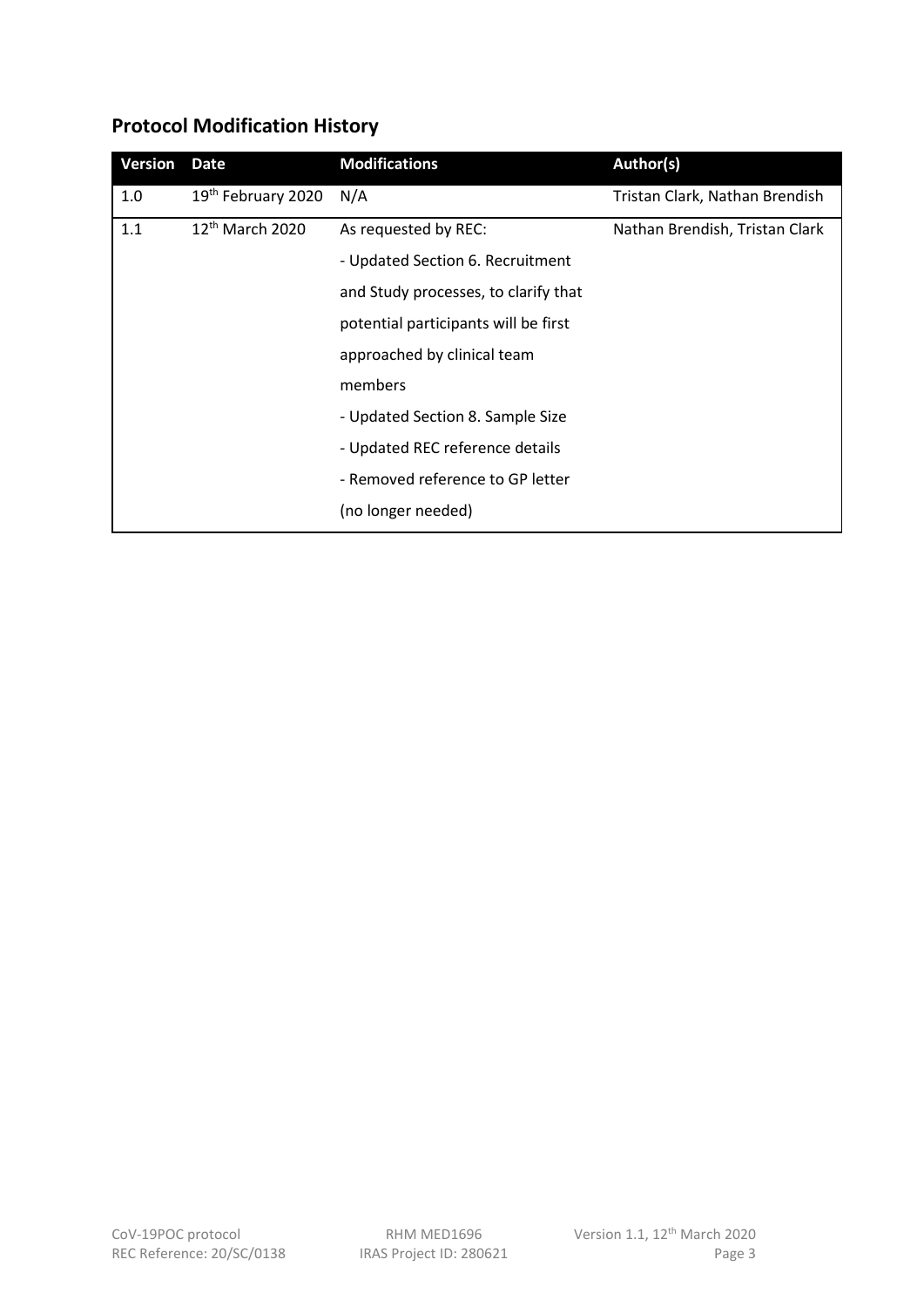## <span id="page-3-0"></span>**Chief and Principal Investigator**

### **Dr Tristan W Clark**

<span id="page-3-2"></span>Associate Professor and Honorary Consultant in Infectious Diseases NIHR Post-Doctoral Fellow University of Southampton and University Hospital Southampton NHS Foundation Trust Southampton General Hospital Tremona Road Southampton SO16 6YD Tel: 02381208410 Fax: 02381205023 [T.W.Clark@soton.ac.uk](mailto:T.W.Clark@soton.ac.uk)

# <span id="page-3-4"></span><span id="page-3-3"></span><span id="page-3-1"></span>**Co-investigator**

### <span id="page-3-5"></span>**Dr Nathan J Brendish**

<span id="page-3-13"></span><span id="page-3-12"></span><span id="page-3-11"></span><span id="page-3-10"></span><span id="page-3-9"></span><span id="page-3-8"></span><span id="page-3-7"></span><span id="page-3-6"></span>NIHR Clinical Lecturer in Infectious Diseases and General Internal Medicine University of Southampton and University Hospital Southampton NHS Foundation Trust Southampton General Hospital Tremona Road Southampton SO16 6YD Tel: 02381208560 Fax: 02381205023 [Nathan.Brendish@uhs.nhs.uk](mailto:Nathan.Brendish@uhs.nhs.uk)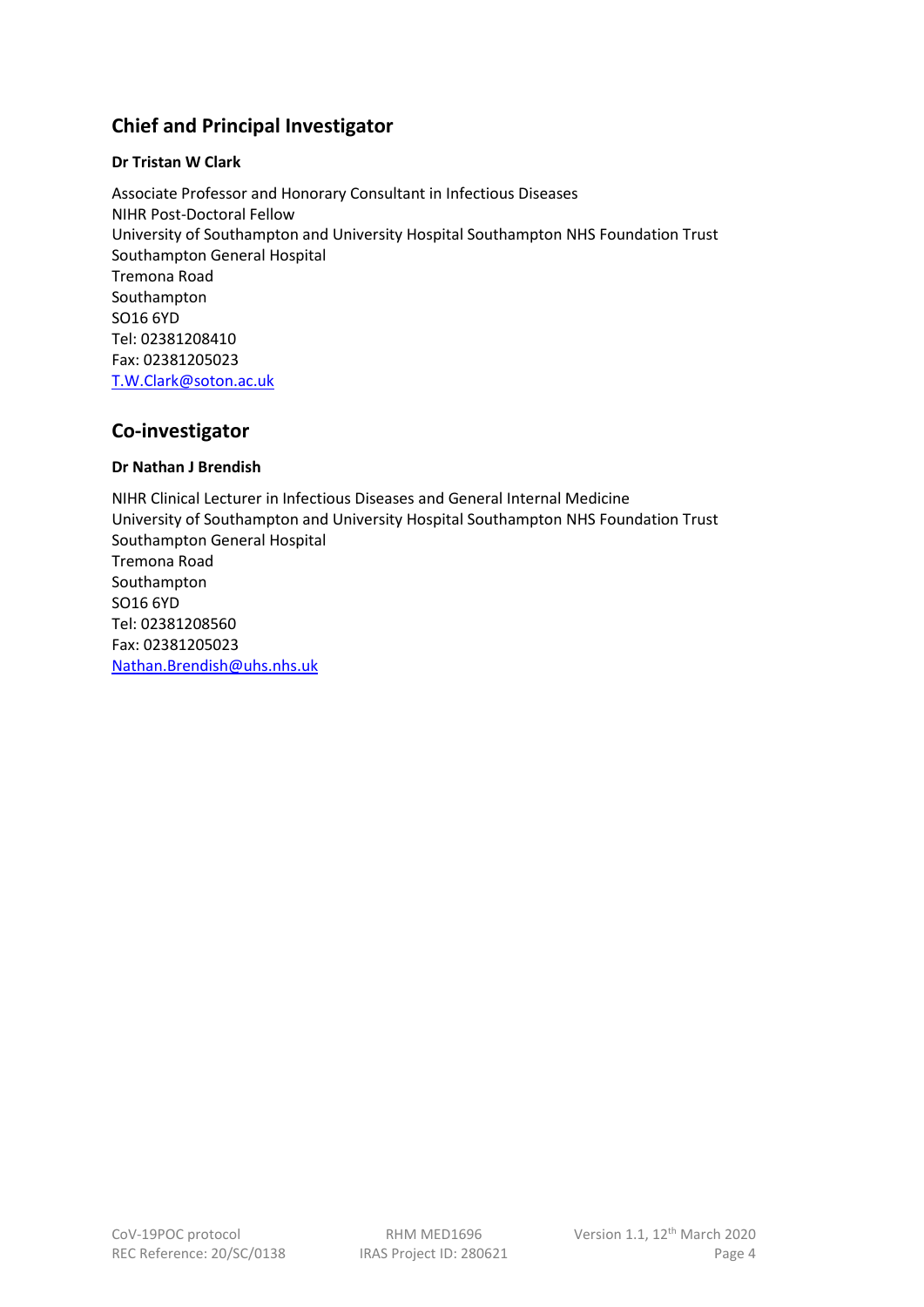## <span id="page-4-0"></span>**Trial Sponsor**

Research and Development (R&D) University Hospital Southampton NHS Foundation Trust Southampton General Hospital Tremona Road Southampton SO16 6YD

Email: sponsor@uhs.nhs.uk

Telephone: 02381 203920

### <span id="page-4-1"></span>**Registrations**

Internal Study Code: RHM MED1696

ISRCTN:14966673

Date registered: 18/03/2020

IRAS Project ID: 280621

CPMS ID: 45292

## <span id="page-4-2"></span>**Ethical Approval**

Regional Ethics Committee (REC): South Central – Hampshire A

REC reference: 20/SC/0138

Date approved: 16/03/2020

### <span id="page-4-3"></span>**Funding**

UKRI MRC COVID-19 Rapid Response Call (applied for) with support from QIAGEN in the form of equipment and consumables free of charge.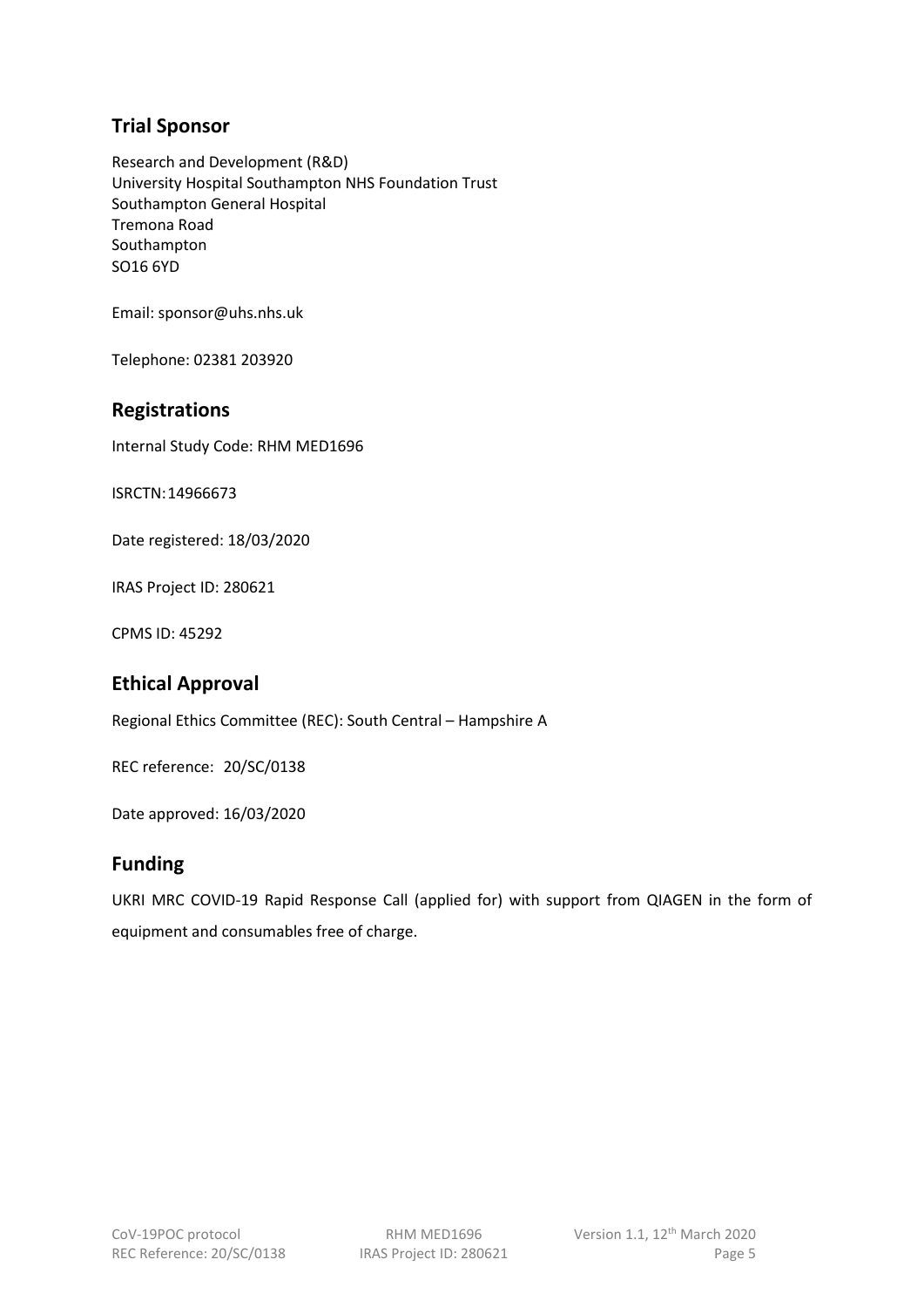## <span id="page-5-0"></span>**Contents**

| 1. |  |
|----|--|
| 2. |  |
|    |  |
|    |  |
|    |  |
|    |  |
| 3. |  |
| 4. |  |
|    |  |
|    |  |
|    |  |
|    |  |
|    |  |
|    |  |
| 5. |  |
| 6. |  |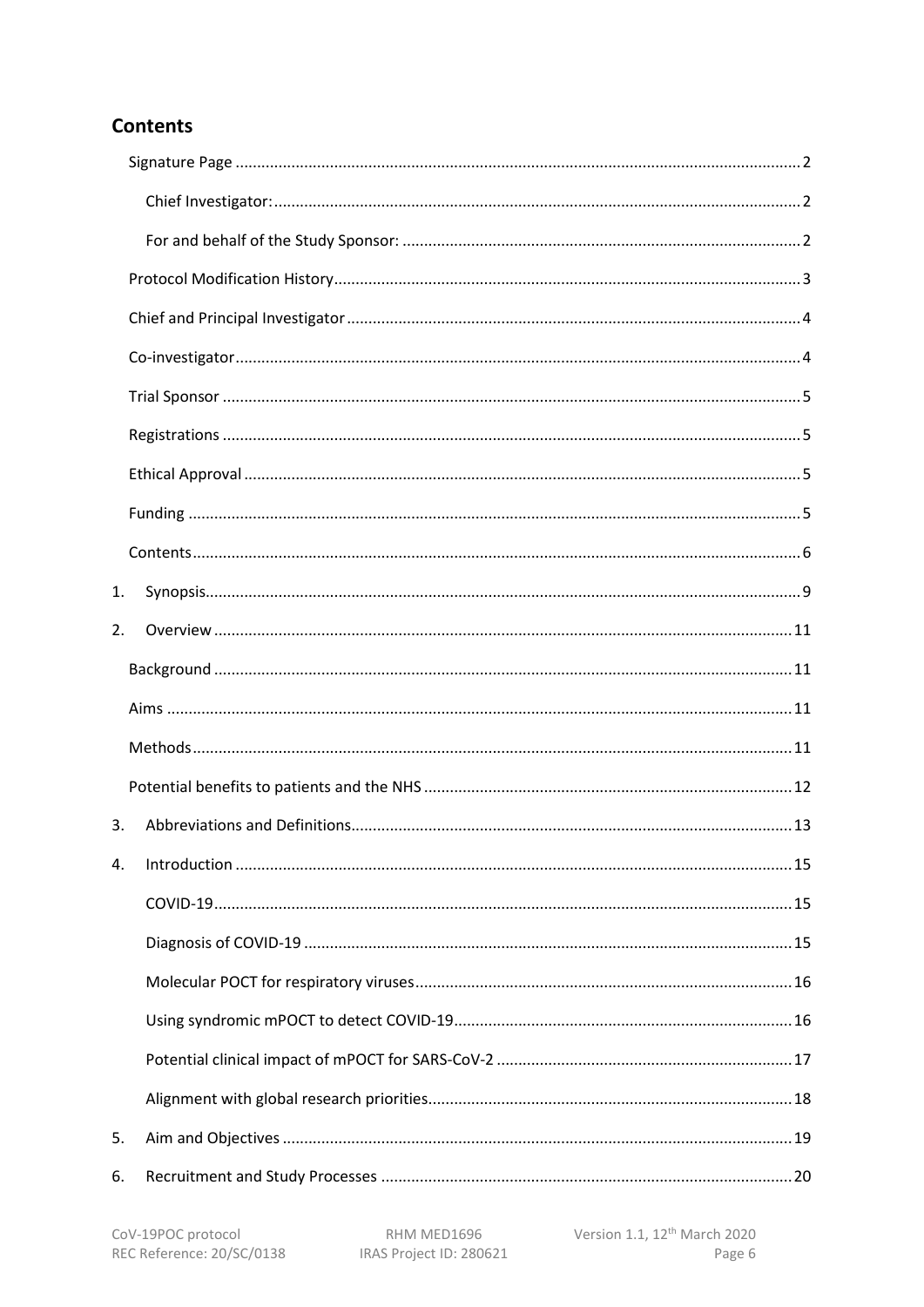| 7.  |  |
|-----|--|
|     |  |
|     |  |
|     |  |
| 8.  |  |
|     |  |
| 9.  |  |
| 10. |  |
|     |  |
| 11. |  |
| 12. |  |
|     |  |
|     |  |
|     |  |
|     |  |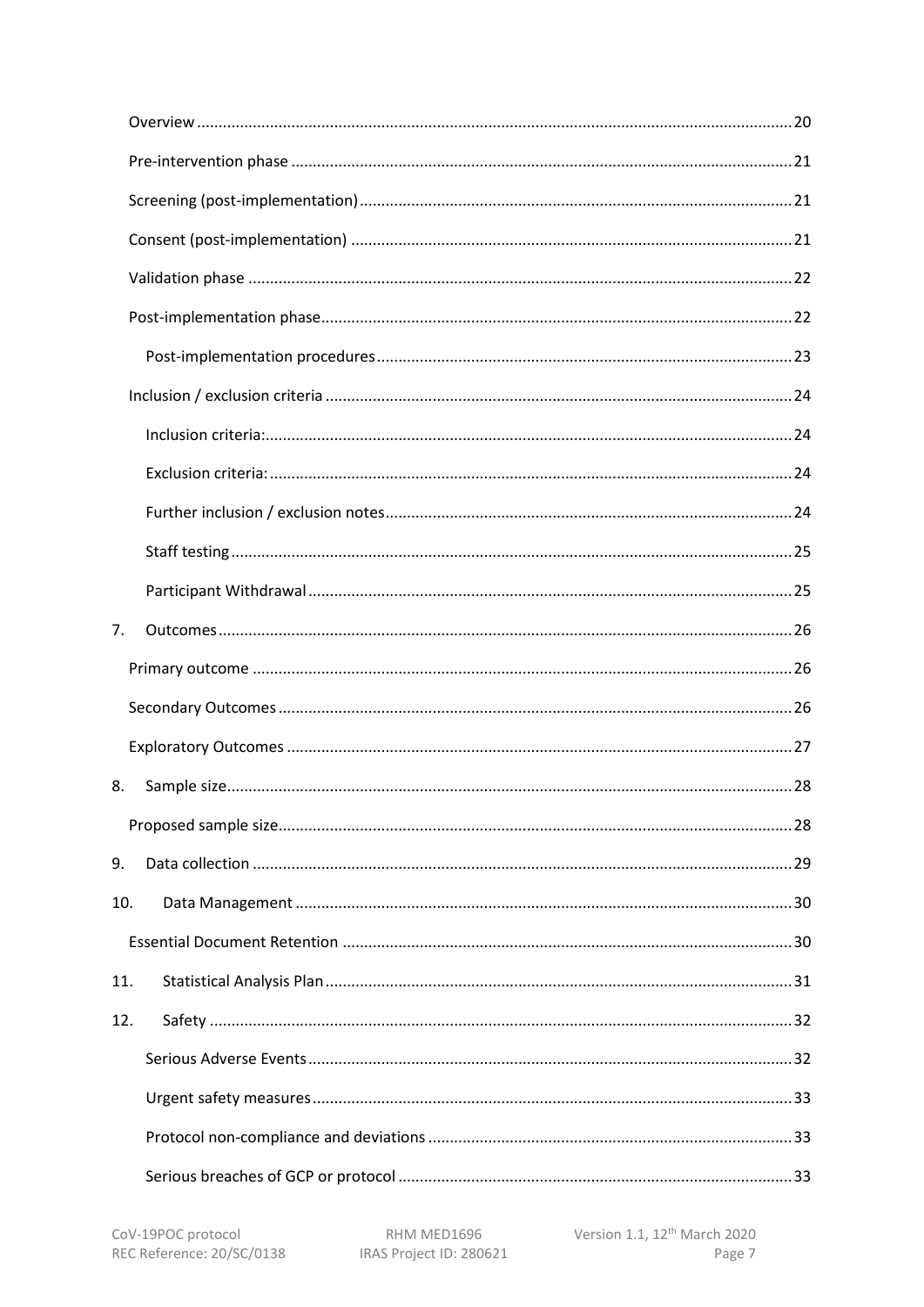| 13. |  |
|-----|--|
|     |  |
|     |  |
|     |  |
|     |  |
|     |  |
|     |  |
|     |  |
| 14. |  |
| 15. |  |
| 16. |  |
| 17. |  |
| 18. |  |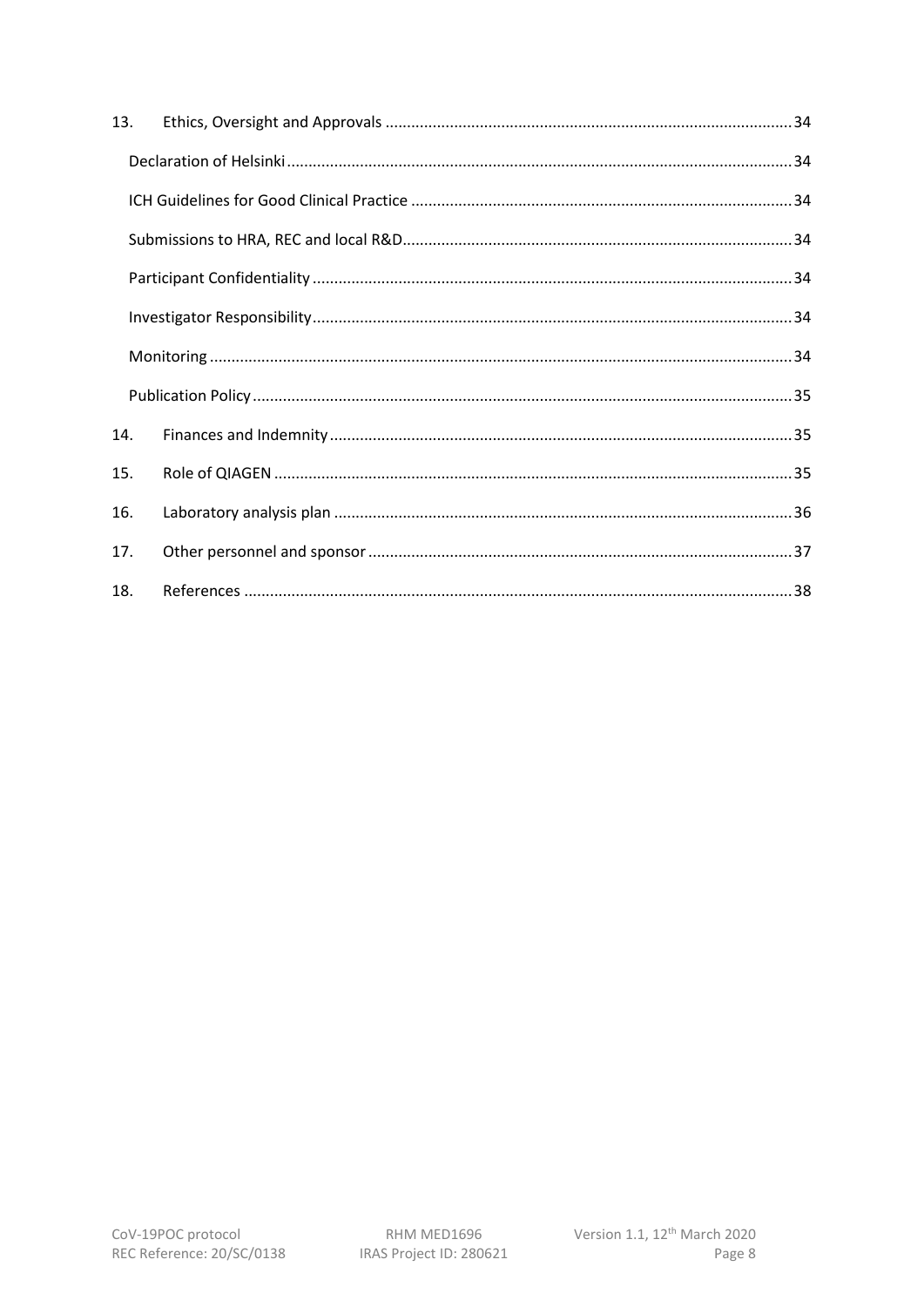# <span id="page-8-0"></span>**1. Synopsis**

#### **Trial site**

Southampton General Hospital, University Hospital Southampton NHS Foundation Trust, Tremona Road, Southampton, SO16 6YD, UK.

#### **Trial locations**

Emergency department (ED), Acute Medical Unit (AMU), Respiratory High Dependency Unit (RHDU), General Intensive Care Unit (GICU), medical wards and other locations, within University Hospital Southampton NHS Foundation Trust (UHS).

#### **Aim**

To evaluate the clinical impact and real-world diagnostic accuracy of routine molecular point-of-care testing for respiratory viruses including SARS-CoV-2 (the cause of COVID-19) in adults presenting to hospital with suspected COVID-19 and/or acute respiratory illness (ARI).

#### **Design**

Non-randomised, interventional, pre and post implementation study.

#### **Population**

Adults aged 18 years old and over presenting to hospital with suspected COVID-19 and/or ARI.

#### **Sample Size**

500 participants.

#### **Intervention**

Combined nose and throat swab (and lower respiratory tract samples where available) tested by QIAGEN QIAstat-Dx Respiratory 2019-nCoV Panel for SARS-CoV-2 and other respiratory viruses with results communicated to clinical and infection control teams in real time.

### **Control (pre-implementation)**

Routine clinical care with testing for SARS-CoV-2 by laboratory RT-PCR performed in regional Public Health England (PHE) laboratory.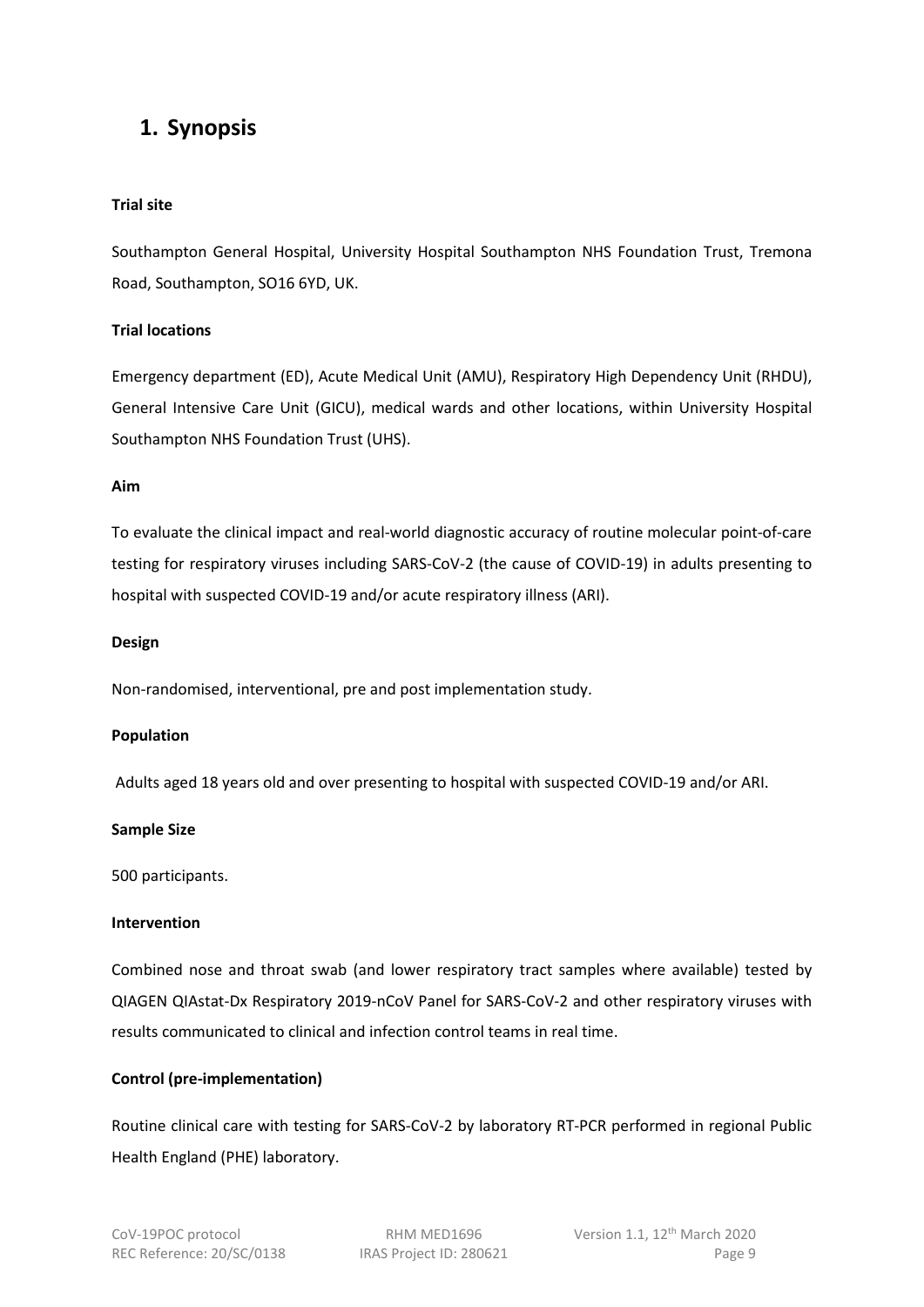#### **Key Assessment**

Evaluation of clinical outcome measures, implementation feasibility, and real-world diagnostic accuracy.

### **Timing**

12 months: April 2020 to April 2021 (with 6 months for patient recruitment)

Plus a further five years after patient recruitment has ended for data and laboratory analysis of specimens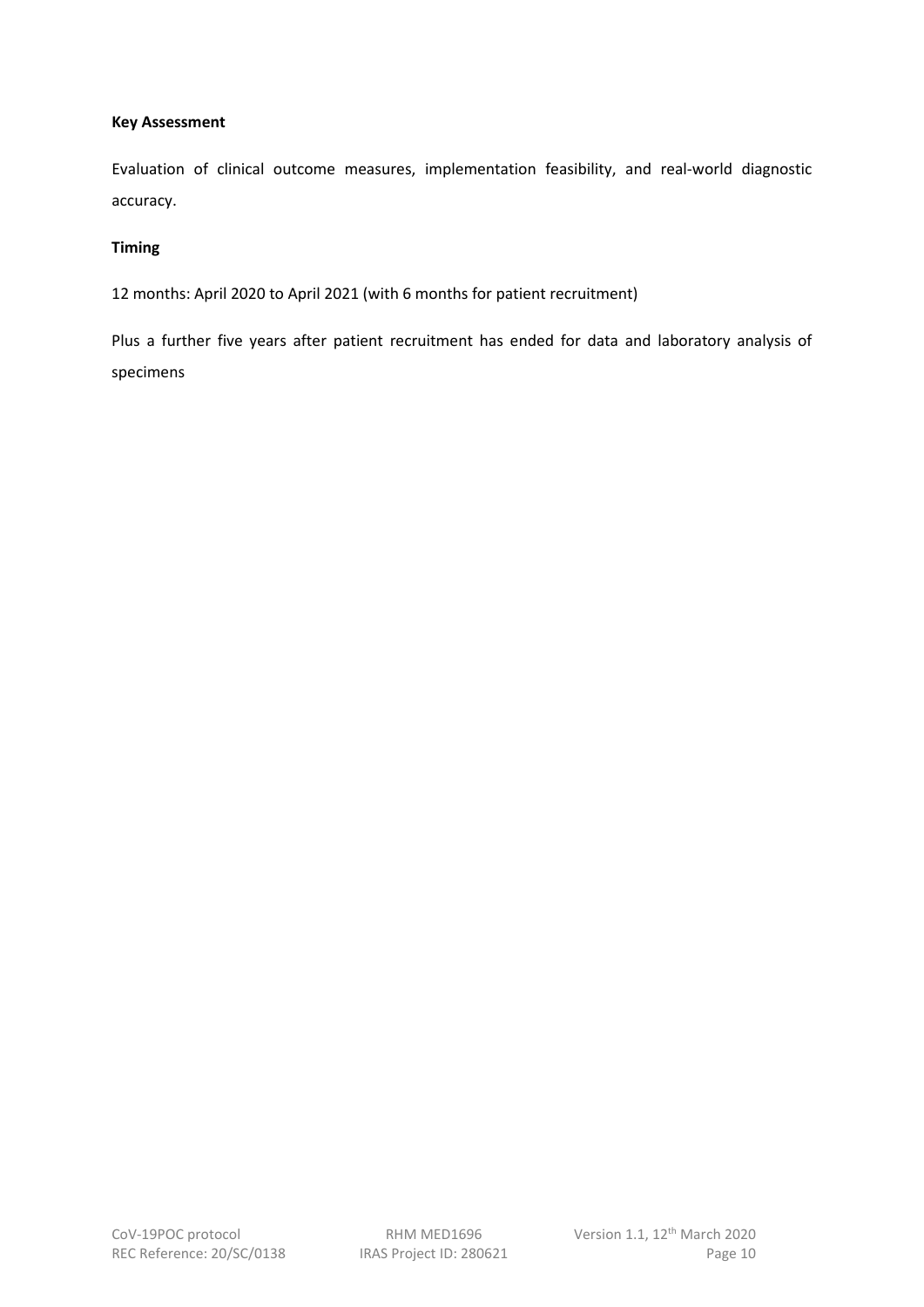## <span id="page-10-0"></span>**2. Overview**

### <span id="page-10-1"></span>**Background**

Coronavirus disease 2019 or COVID-19 (formally known as 2019-nCoV acute respiratory disease) is an infectious disease caused by SARS-CoV-2, a novel coronavirus closely related to the SARS virus. The World Health Organisation (WHO) declared COVID-19 to be a Public Health Emergency of International Concern on the 30th of January 2020. At the time of writing there have been nearly 90,000 confirmed cases worldwide with nearly 3000 deaths worldwide involving over 50 countries. Although to date most cases and deaths have occurred in China, large outbreaks have been now reported in South Korea, Iran and Italy demonstrating sustained person-to-person spread in other countries. There have been over 50 confirmed cases in the UK so far and thousands have been tested. It seem likely that the virus will continue to spread causing a full scale pandemic and that the UK will see many more suspected and confirmed cases over the coming weeks and months. The current diagnostic strategy of the UK uses centralised laboratory RT-PCR testing but laboratory capacity is limited and results are delayed by up to several days, leading to unsustainable pressures on the NHS. We have previously proven that molecular point-of-care testing (mPOCT) for respiratory viruses is feasible and associated with improved clinical management and outcomes for patients compared to standard of care laboratory testing. Testing patients presenting to secondary care using a novel mPOCT for SARS-CoV-2 may dramatically reduce the time to results, improve clinical management and relieve pressures on laboratories and NHS clinical services during the next phase of the outbreak.

### <span id="page-10-2"></span>**Aims**

This study will evaluate the clinical impact, implementation feasibility and real-world diagnostic accuracy of routine syndromic mPOCT for respiratory viruses, including SARS-CoV-2, in adults presenting to hospital with suspected COVID-19 and/or acute respiratory illness (ARI).

### <span id="page-10-3"></span>**Methods**

We will undertake a prospective, interventional, non-randomised, pre and post implementation study of mPOCT for COVID-19 in adults presenting to University Hospital Southampton NHS Foundation Trust. In the initial pre-implementation phase of the study we will collect data on patient management and outcomes in patients tested with standard laboratory RT-PCR testing for suspected SARS-CoV-2. A brief validation and training phase will be followed by the post-implementation phase where patients will be recruited and tested at the point-of-care using the QIAstat-Dx Respiratory 2019-nCoV Panel (which includes an assay for SARS-CoV-2). We will initially test patients suspected of COVID-19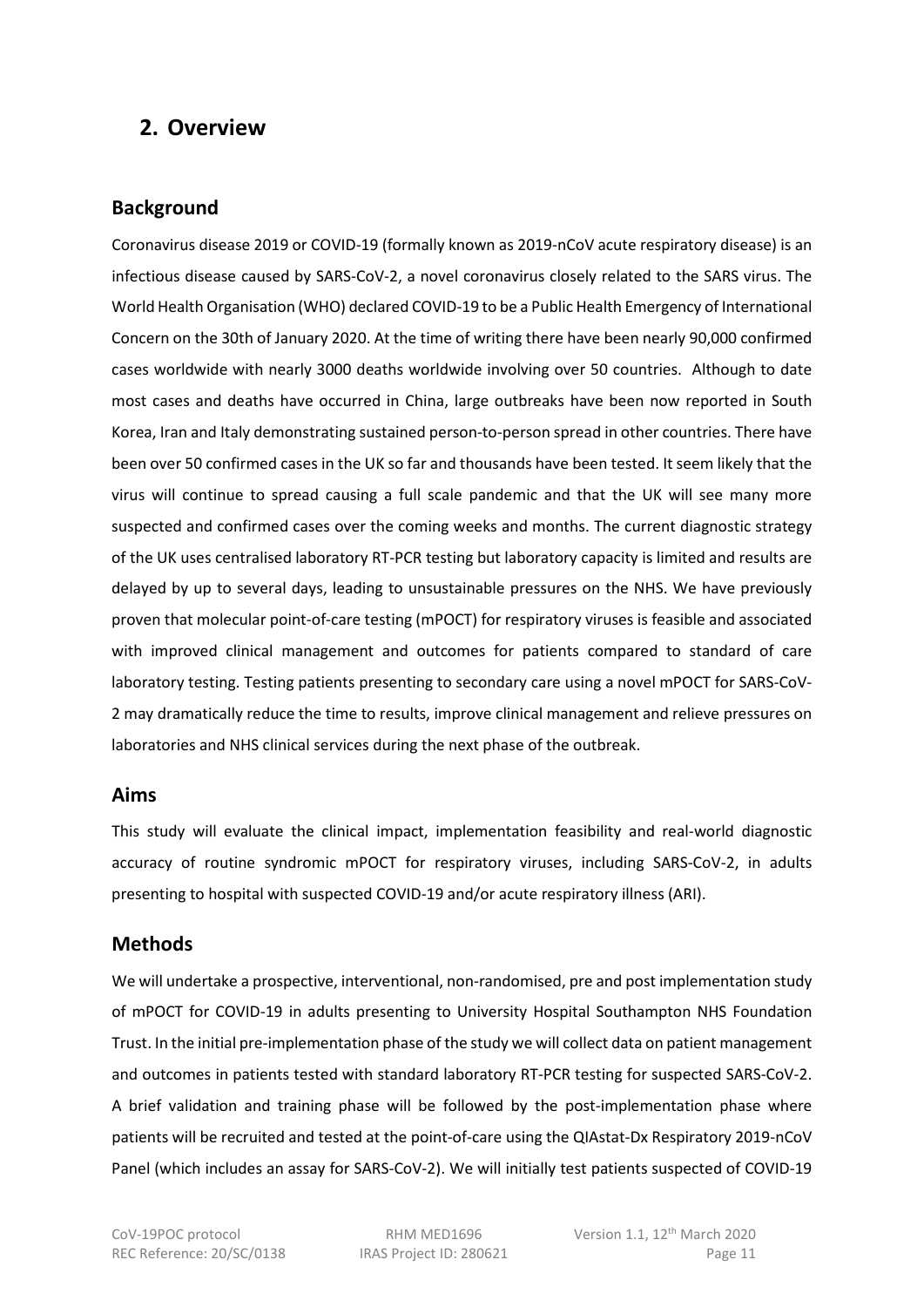based on current PHE case definitions and then progressto testing all patients with ARI as the outbreak becomes more widespread in the UK and the risks of admitting patients to hospital with unsuspected COVID-19 are high. Clinical and infection control teams will be informed of these results in real time. Outcome measures will be by assessed by retrospective case note analysis and will include: time to result, time in negative pressure isolation facility, detection of COVID-19 cases not initially suspected (based on current PHE case definition), antibiotic use, antiviral use, length of hospital stay, ward closures and hospital resource use. Multivariate analysis will be used to control for the effect of confounding variables between per and post implementation groups.

## <span id="page-11-0"></span>**Potential benefits to patients and the NHS**

We hypothesise that the use of a routine mPOCT for respiratory viruses including SARS-CoV-2 in adults presenting to hospital with suspected COVID-19 and/or ARI will dramatically reduce the time from patient presentation to results, compared to the current standard of PHE laboratory RT-PCR. We expect that timely detection or exclusion of COVID-19 will lead to improvements in early directed isolation facility and enhanced PPE use or de-isolation/de-escalation, in addition to other potential benefits such as reduced length of stay, improved use of antibiotics and antivirals and resource use and cost for the NHS. The detection of COVID-19 positive cases presenting to hospital and not initially suspected based on current the PHE case definition will prevent widespread nosocomial transmission of SARS-CoV-2 and associated hospital ward closures.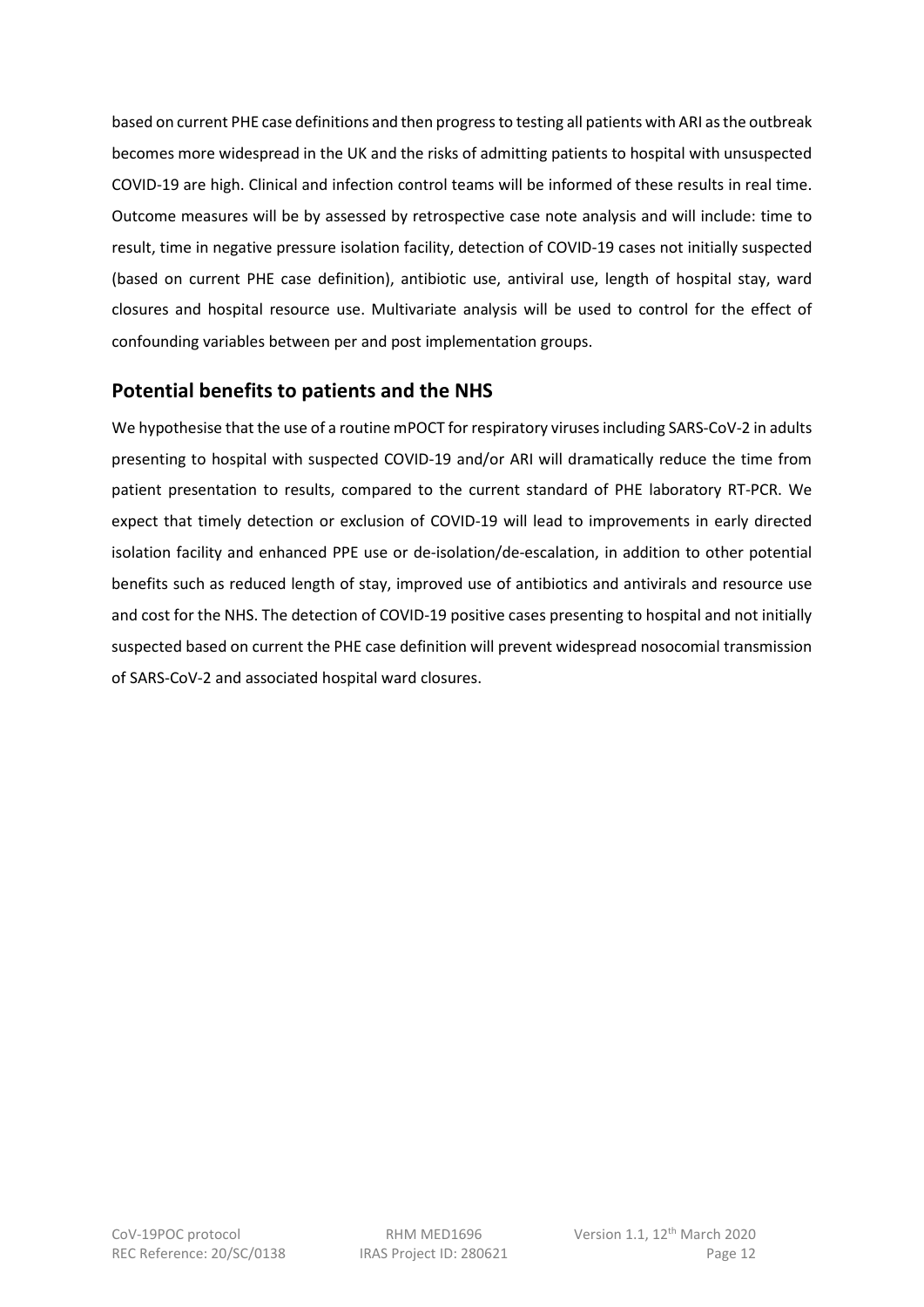# <span id="page-12-0"></span>**3. Abbreviations and Definitions**

AE: Adverse Event AMU: Acute medical unit ARI: Acute respiratory illness CES: School of Clinical and Experimental Sciences, Faculty of Medicine University of Southampton CI: Chief Investigator COVID-19: Coronavirus disease 2019 CRF: Case Report Form ED: Emergency Department GICU: General Intensive Care Unit HRA: Health Research Agency ICU: Intensive care unit mPOCT: Molecular Point-of-Care test PCR: Polymerase Chain Reaction PHE: Public Health England PI: Principal Investigator POCT: Point-of-Care Test PPE: Personal Protective Equipment REC: Regional Ethics Committee RHDU: Respiratory High Dependency Unit RT-PCR: Reverse Transcriptase Polymerase Chain Reaction SAE: Serious Adverse Event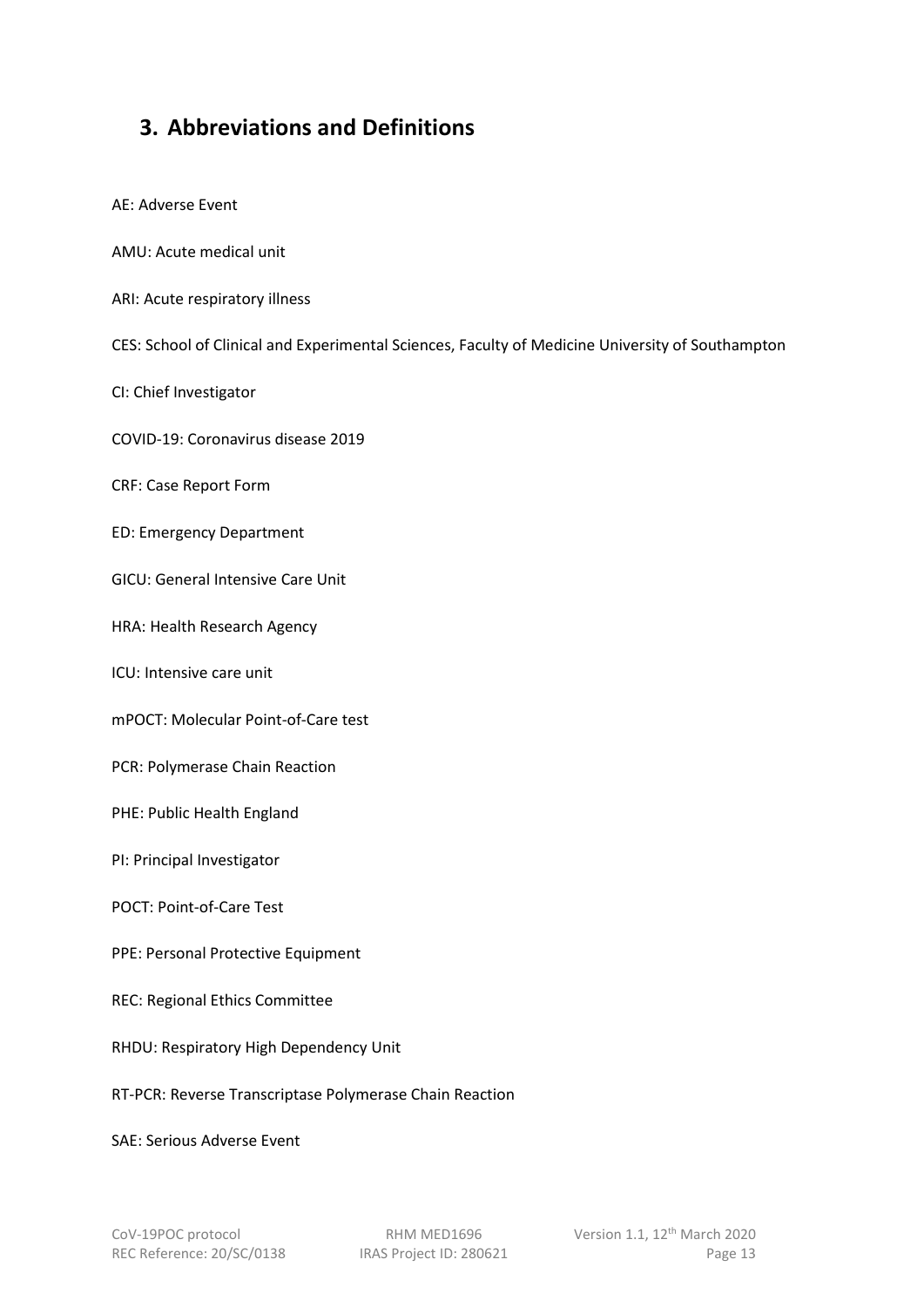SARS-CoV-2: Severe acute respiratory syndrome coronavirus 2

UHS: University Hospital Southampton NHS Foundation Trust

WHO: World Health Organisation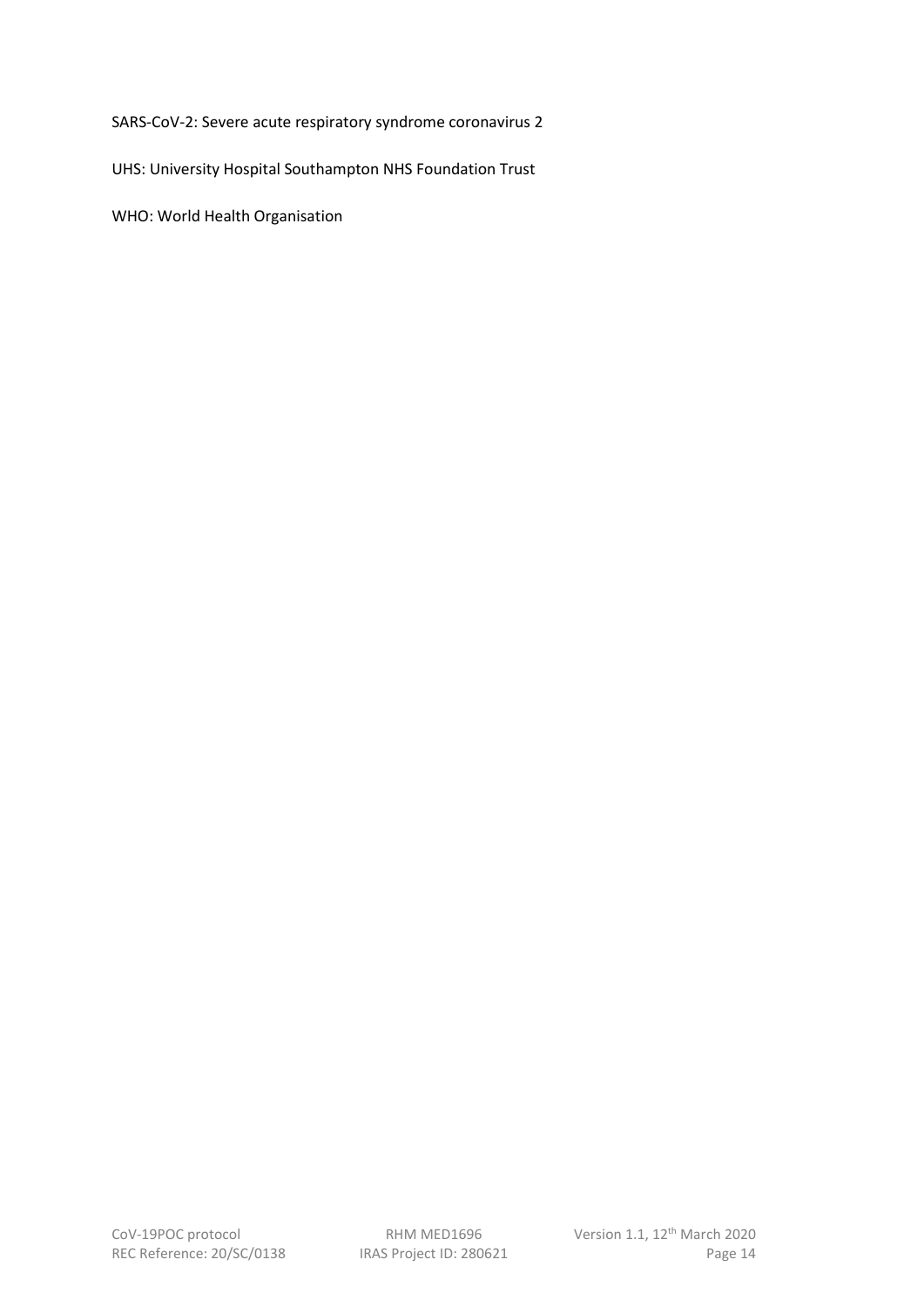## <span id="page-14-0"></span>**4. Introduction**

#### <span id="page-14-1"></span>**COVID-19**

COVID-19 (previously known as 2019-nCoV acute respiratory disease) is an infectious disease caused by SARS-CoV-2 (severe acute respiratory syndrome coronavirus 2), a novel coronavirus closely related to the SARS virus. The primary mode of transmission is human-to-human spread via respiratory droplets and it has an incubation period of 2-14 days (median of 4 days). Cases were first identified in Wuhan, Hubei province, China in December 2019 and it has subsequently spread to other regions of china and multiple other countries. There have now been nearly 90,000 confirmed cases involving over 50 other counties around the world  $[1]$  $[1]$ . The R<sub>0</sub> (average number of secondary case from each primary case) for the virus has been estimated at between 2 and 3 showing that it is highly contagious [[2](#page-3-3)]. The severity of cases ranges from very mild or asymptomatic infection through to severe pneumonia and multi-organ failure [[3](#page-3-4),[4\]](#page-3-5). So far nearly 3000 deaths have been recorded and early estimates of the case fatality rate are around 1 to 2% [1].

The World Health Organisation (WHO) declared COVID-19 to be a Public Health Emergency of International Concern on the 30<sup>th</sup> of January 2020. At the time of writing there have been over 50 confirmed cases in the UK. Recent large scale outbreaks have occurred in Iran, South Korea and Italy demonstrated sustained person to person transmission in multiple geographic regions. It seem likely that the virus cannot be contained and will continue to spread leading to a full scale pandemic, and that the UK will see many more suspected and confirmed case, including patients with severe pneumonia, over the coming weeks and months.

#### <span id="page-14-2"></span>**Diagnosis of COVID-19**

Currently, all diagnostic testing for COVID-19 (SARS-CoV-2) in the UK is takes place in the PHE reference laboratory in Colindale, London, with testing capability being rolled out to regional PHE laboratories in late February 2020. Testing utilises RT-PCR and is thought to be highly accurate but the current diagnostic pathways are unacceptably slow; the time from sampling to results being available is currently around 3-4 days. Even when laboratory testing is rolled out to regional PHE laboratories the turnaround time for results is still likely to be too slow to allow clinical decision making in a meaningful timeframe for clinical and infection control teams. Currently there are small numbers of suspected cases of COVID-19 in the UK and the vast majority of specimens test negative. Suspected cases currently have to spend several days in hospital isolation facilities with staff using full enhanced personal protective equipment (PPE) or self-isolating at home, until results are returned. It is likely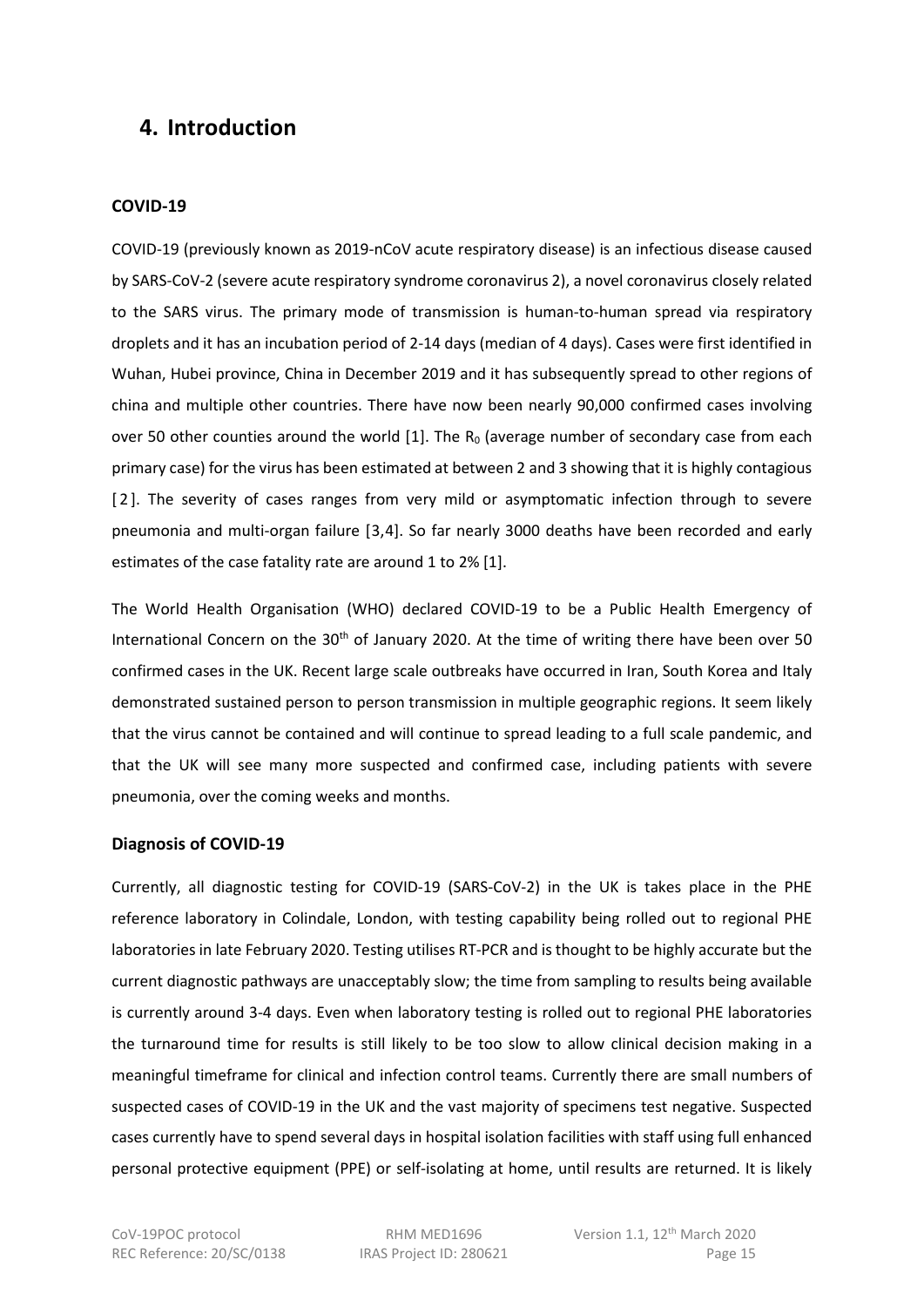that there will be many more suspected cases of COVID-19 over the coming weeks with high numbers of patients presenting to secondary care and therefore requiring enhanced isolation facility use and testing. In this context the additional resource demand on secondary care and laboratories will be immense and the current diagnostic pathway will be unsustainable.

The current case definition for suspected cases of COVID-19 relies on a recent history of travel to heavily affected areas in Asia and elsewhere. However as the virus is highly contagious, mainly causes mild illness and can even be transmitted by minimally symptomatic patients [[5](#page-3-6)], clusters of infected patients are likely to go unrecognised as the outbreak progresses. There is therefore a high risk of COVID-19 cases that do not fulfil the case definition and so are clinically unsuspected, being hospitalised in the coming weeks. If these are not tested and appropriate isolation facilities used at presentation then widespread nosocomial transmission in hospitals is likely to occur, with devastating consequences for patients and hospitals. There is therefore a compelling argument as the outbreak spreads, for routine testing for SARS-CoV-2 in all patients presenting to hospital with compatible clinical symptoms (i.e. acute respiratory illness) alongside syndromic testing for other respiratory viruses.

### <span id="page-15-0"></span>**Molecular POCT for respiratory viruses**

Our previous randomised controlled trials have demonstrated that routine syndromic mPOCT for respiratory viruses leads to the generation of accurate, actionable results in under 2 hours compared with 1-2 days for laboratory testing. Physicians act on these results and mPOCT is associated with a number of clinical benefits including reduced antibiotic use and length of stay [[6\]](#page-3-7). Further analysis shows that a very rapid turnaround time is critical to achieving these improvements and the best outcomes were associated with the quickest results [ [7](#page-3-8) ], definitively showing that testing for respiratory viruses should take place at the point-of-care rather than in centralised laboratories. In our most recent trial (FluPOC) routine mPOCT for influenza was associated with vast improvements in the detection of influenza and the timely and appropriate use of isolation facilities and antivirals [\[8](#page-3-9)] and was also associated with improvements in clinical outcome.

### <span id="page-15-1"></span>**Using syndromic mPOCT to detect COVID-19**

The current situation of an emerging pandemic of a novel coronavirus is ideal for using a syndromic mPOCT approach including testing for COVID-19. COVID-19 is clinically indistinguishable from illness caused by other respiratory viruses and so testing syndromically with a single test is clinically desirable and efficient. Accurate testing for COVID-19 at the point-of-care will enable the generation of results in near real-time, allowing early appropriate and directed use of enhanced isolation facilities for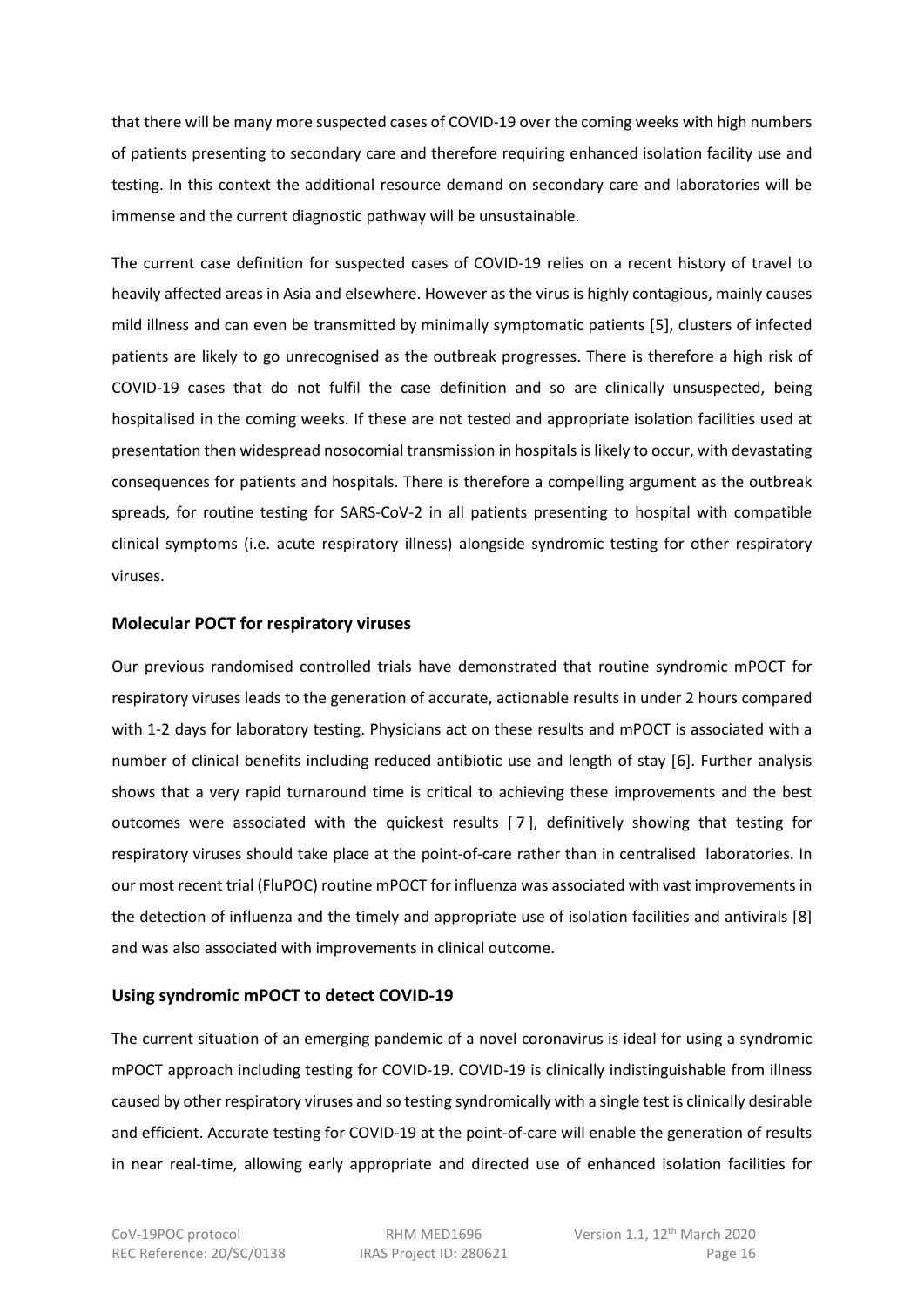patients and PPE for staff, for SARS-CoV-2 infected patients and rapid de-isolation for those testing negative. Testing for influenza and other respiratory viruses at the same time enables early identification of other important pathogens simultaneously and without the need for duplicate testing or for processing of additional samples in biological safety level 3 (BSL3) facilities.

The QIAGEN QIAstat-Dx is a rapid automated multiplex PCR system designed for syndromic testing for infectious diseases. The CE marked Respiratory Panel contains targets for 20 respiratory viruses and atypical bacteria (Influenza A, Influenza A subtype H1N1/2009, Influenza A subtype H1, Influenza A subtype H3, Influenza B, Coronavirus 229E, Coronavirus HKU1, Coronavirus NL63, Coronavirus OC43, Parainfluenza viruses 1 to 4, Respiratory Syncytial virus A/B, human Metapneumovirus A/B, Adenovirus, Bocavirus, Rhinovirus/Enterovirus, *Mycoplasma pneumoniae*, *Legionella pneumophila* and *Bordetella pertussis*). Diagnostic accuracy assessment demonstrates high sensitivity, specificity, positive predictive and negative predictive value for all targets [[9](#page-3-10),[10](#page-3-11)]. The test requires minimal sample preparation, can test on a swab directly or using viral transport medium, and takes around 1 hour to generate a result. Assays for SARS-CoV-2 have been added to the panel and early data from control material (including patient samples) suggesting diagnostic accuracy comparable to the WHO reference standard and a limit of detection of around 400copies/ml. This updated test version is currently approved for research use only (RUO) with application for CE marking to follow rapidly. There is no cross reactivity between the seasonal coronavirus targets (229E, HKU1, NL63 and OC43) and SARS-CoV-2.

### <span id="page-16-0"></span>**Potential clinical impact of mPOCT for SARS-CoV-2**

The impact of mPOCT for COVID-19 in hospitals is likely to be large given the very prolonged delay in obtaining laboratory RT-PCR results for suspected cases and the requirement for enhanced infection control procedures including the use of negative pressure side rooms for patients and full PPE for staff, while awaiting results. As most patients with suspected COVID-19 are expected to test negative (at least in the early part of the outbreak) the use of mPOCT is expected to lead to the avoidance of using negative pressure side room or early de-isolation for COVID-19 negative patients and the avoidance or early de-escalation of enhanced PPE for staff. In addition there may be additional benefits of mPOCT such as early cessation of unnecessary antibiotics, early directed antivirals for influenza and early appropriate discharges for certain patients. The early detection of SARS-CoV-2 in patients presenting to hospital with ARI who were not clinical suspected (based on the current PHE case definition) will prevent widespread nosocomial transmission and ward closures. Early, accurate identification of hospitalised COVID-19 positive patients will also allow enrolment into trials of investigational antiviral therapeutics and vaccines, and will allow early directed antiviral therapy once it becomes available.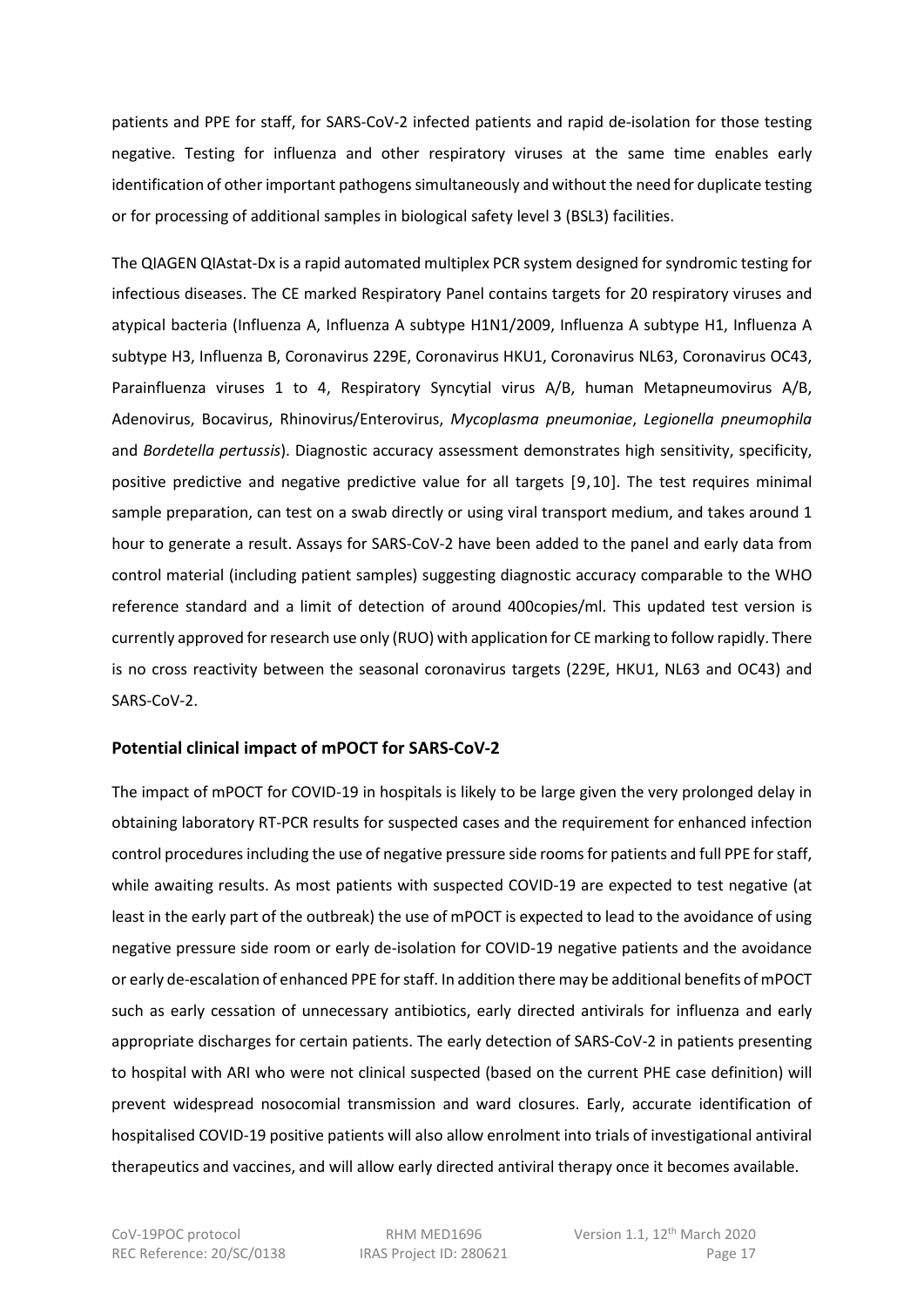### <span id="page-17-0"></span>**Alignment with global research priorities**

Laboratory testing for COVID-19 by RT-PCR is the current standard diagnostic strategy for all countries. Laboratory testing capacity was rapidly exceeded in China due to the huge volume of cases leading to alternative diagnostic strategies including CT scanning of the chest as a surrogate test for viral pneumonia. Due to the limited laboratory capacity and prolonged turnaround for results alternative diagnostic strategies are urgently needed for COVID-19 across the globe. This study will demonstrate the feasibility and clinical impact of mPOCT for COVID in hospitals as well as studying real-world diagnostic accuracy of the QIAstat-Dx Respiratory SARS-Cov-2 assay.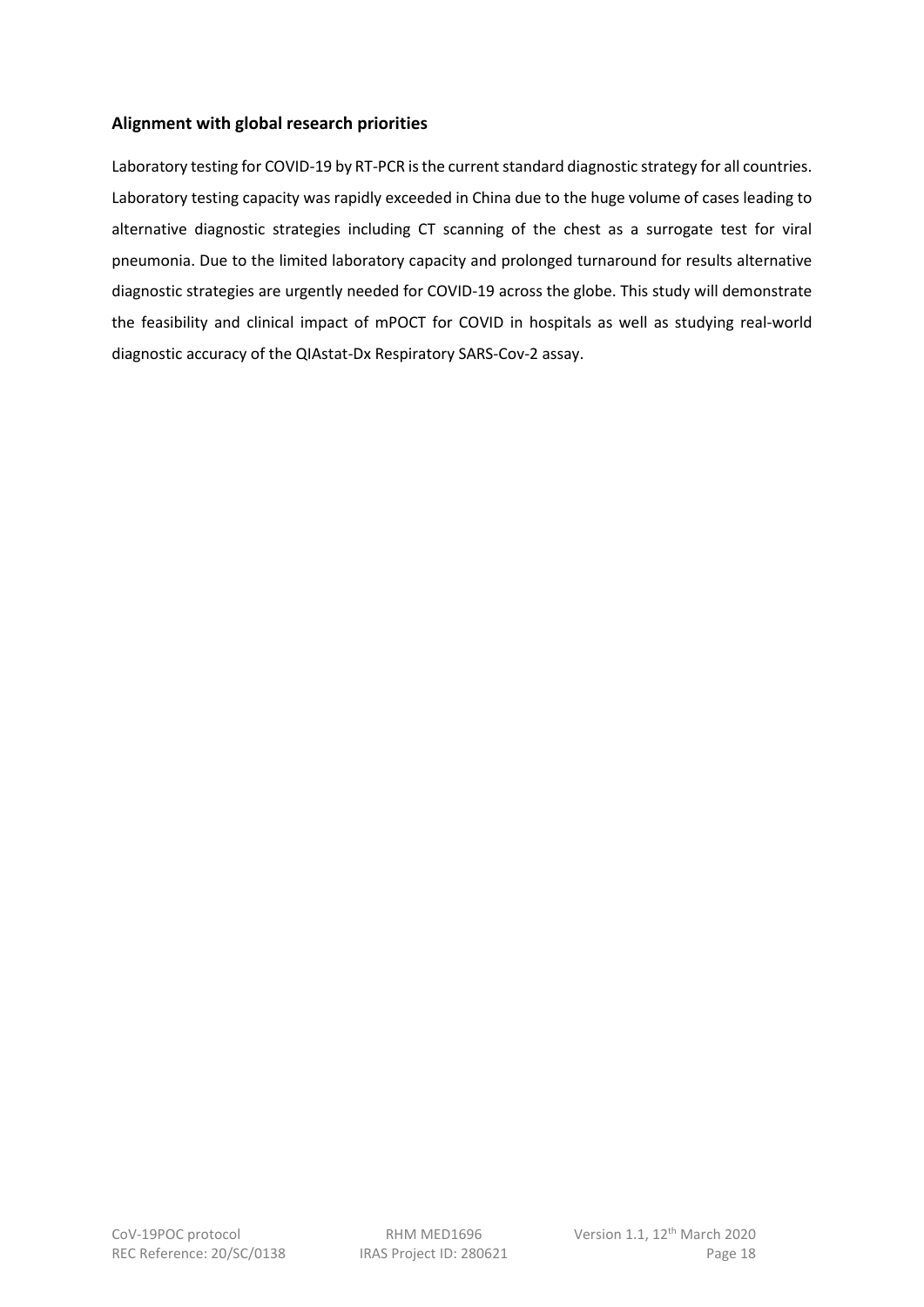# <span id="page-18-0"></span>**5. Aim and Objectives**

#### **Aims**

To evaluate the clinical impact, implementation feasibility and real-world diagnostic accuracy of routine mPOCT for respiratory viruses including SARS-CoV-2 in adults presenting to hospital with suspected COVID-19 and/or ARI.

#### **Objectives**

1. To assess the clinical impact of mPOCT for respiratory viruses including SARS-CoV-2 on outcomes measures including: time to test result, time in negative pressure isolation rooms, length of stay in hospital, use of antibiotics, use of antivirals, ward closures, and hospital resource use, in adults hospitalised with ARI.

2. To assess the implementation feasibility of mPOCT for COVID-19.

3. To assess the ease-of-use, reliability and real-world diagnostic accuracy of the QIAstat-Dx 2019- SARS-2-CoV assay, as part of the QIAstat-Dx Respiratory 2019-nCoV Panel, using respiratory samples prospectively collected from adults presenting to hospital with ARI, compared to the reference standard of PHE laboratory RT-PCR for SARS-CoV-2.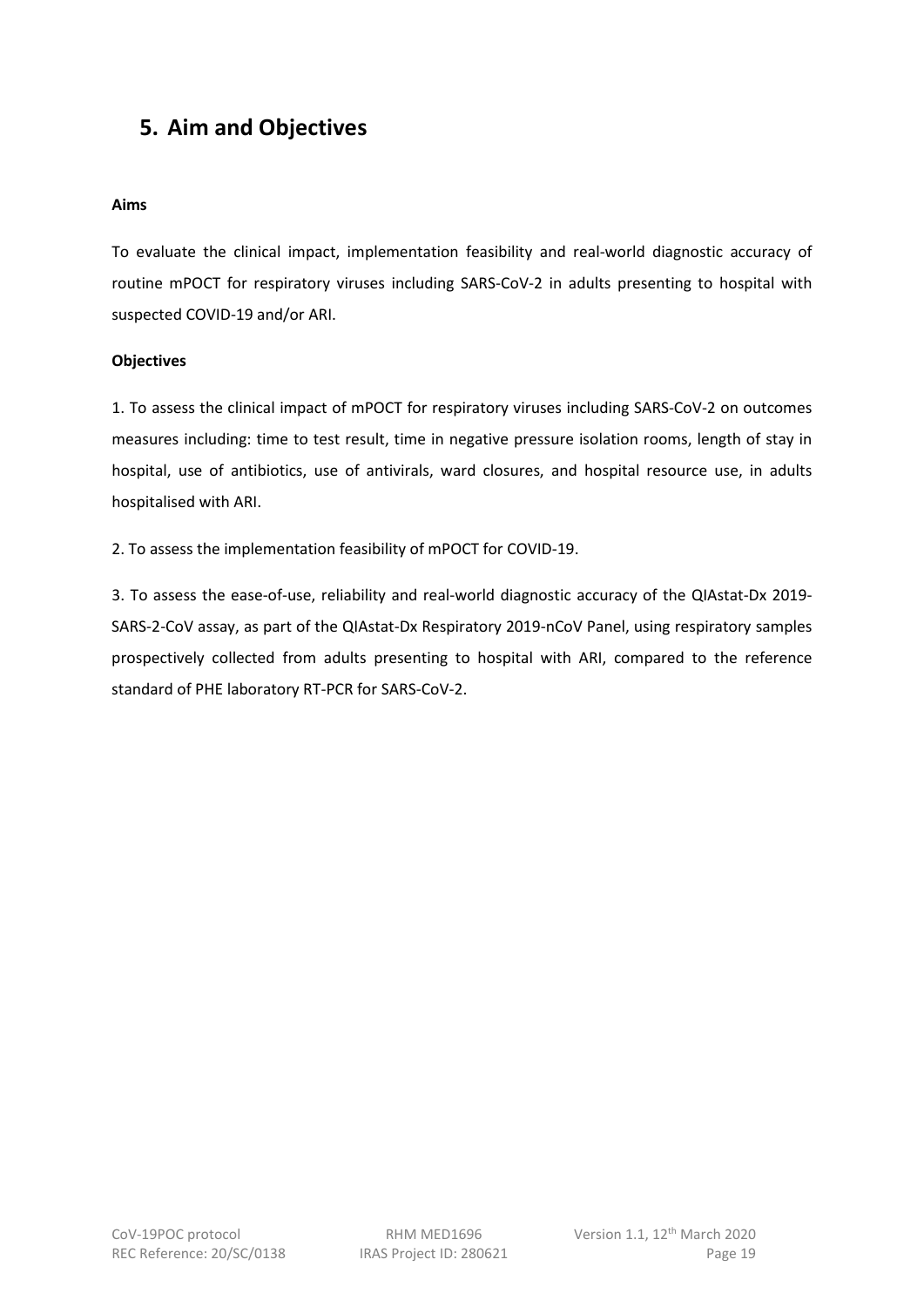# <span id="page-19-0"></span>**6. Recruitment and Study Processes**

## <span id="page-19-1"></span>**Overview**

This is a non-randomised, pre- and post-implementation study of mPOCT for respiratory viruses including COVID-19 with prospective recruitment for participants in the post-implementation phase. The intervention consists of testing respiratory samples from patients at the point-of-care using the QIAstat-Dx Respiratory 2019-nCoV Panel, which includes an assay for SARS-CoV-2, the causative virus of COVID-19. In the pre-implementation phase data will be collected on outcomes in patients already tested for COVID-19 using laboratory RT-PCR, including time to test result. In the post-implementation phase patients will be tested using the QIAstat-Dx Respiratory 2019-nCoV Panel with results delivered immediately to the clinical and infection control team and outcome and diagnostic accuracy data collected retrospectively. A brief validation phase will precede the post-implementation phase. Study processes that patient-participants undergo in post-implementation phase are summarised in Figure 1.



*Figure 1: Participant flow through the study*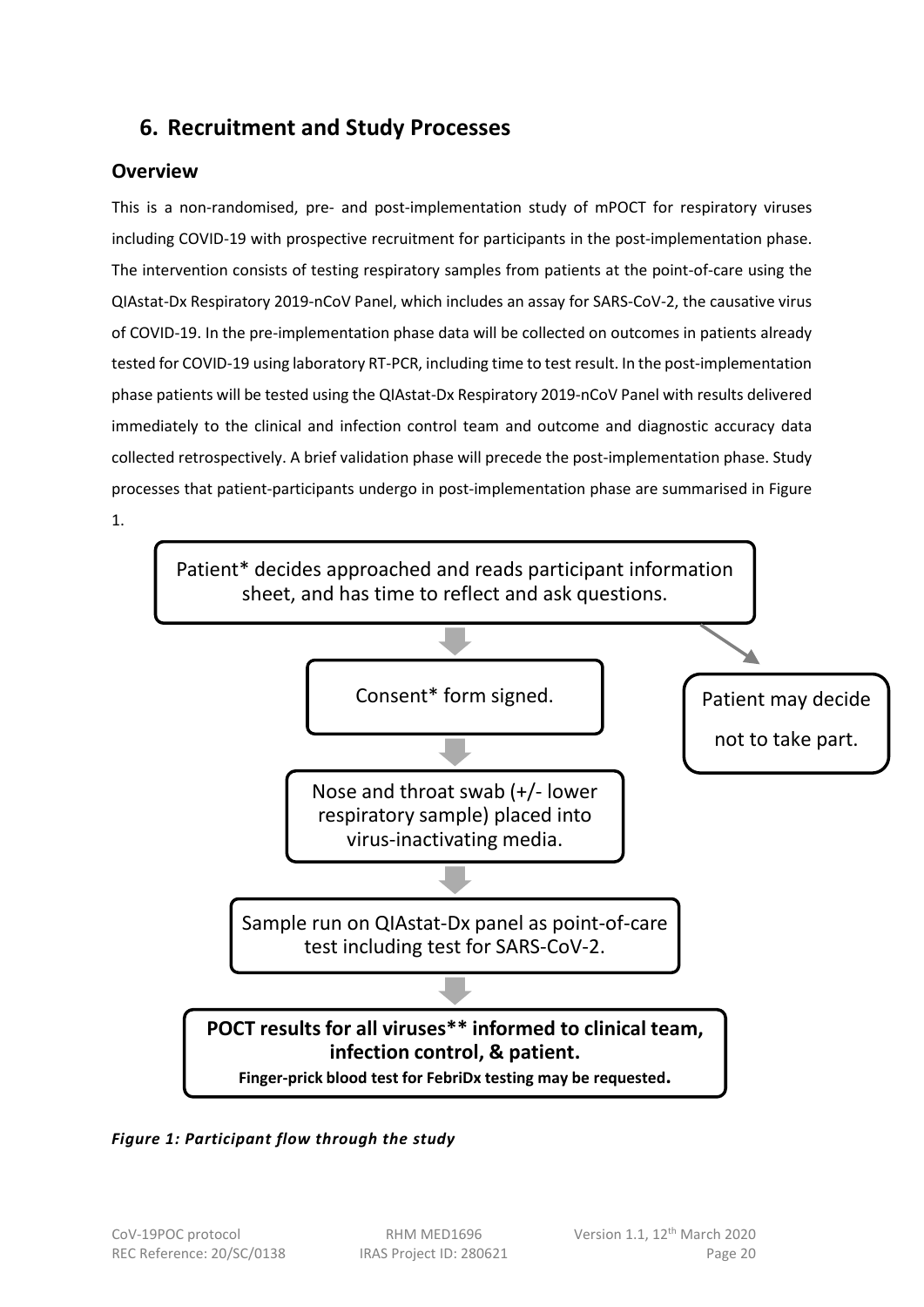### POCT = point-of care test \*if lacks capacity to consent, participant's consultee may be substituted here

## <span id="page-20-0"></span>**Pre-intervention phase**

Patients who have been tested as part of standard clinical care for SARS-CoV-2 via University Hospital Southampton NHS Foundation Trust (UHS) will be identified via (laboratory) information management system and select clinical data will be obtained by electronic records including age, sex, co-morbidity, observations, blood test results, length of hospital stay, and time to test result. Consent is not obtained for these patients, and only anonymised data already collected as part of routine clinical care will be used. Several hundred patients have already been tested for COVID-19 at UHS.

## <span id="page-20-1"></span>**Screening (post-implementation)**

The clinical teams in the various areas shall identify potentially eligible patients in the clinical areas by regularly reviewing the admitted patients and electronic admission systems against eligibility criteria and informing the research team. Many members of the research team are healthcare professionals who are looking after these patients directly. The initial approach to potential participants will be made by clinical team members and not by additional research staff.

## <span id="page-20-2"></span>**Consent (post-implementation)**

The study team will obtain written informed consent for those fulfilling eligibility criteria and willing to be recruited for those with capacity, or assent via consultee for those without capacity, using the dedicated study forms. As noted above, in view of the acute nature of patients' illnesses, the potential benefits of rapid identification of viruses including SARS-CoV-2, the usual 24 hour consideration period for a participant or consultee will not apply.

Discussion of the study will be provided to patients, or their consultee for those lacking capacity, by study staff. This includes supply of a participant information sheet for the participant or witness to read and retain.

If the patient is able to, they will sign and date the informed consent document to indicate consent. If the patient is able to provide informed consent but has difficulty writing or otherwise filling in the consent form, informed consent from the patient will be verified by an independent witness (this would usually be a clinical member of staff) and the independent witness would then fill in, sign and date the informed consent document on the patient's behalf. Both the person taking consent and either the patient or independent witness must personally sign and date the form. Copies of the informed consent document will be given to the patient and witness (if applicable) for their records and put into the patient's notes. The original consent form is stored securely by the study team.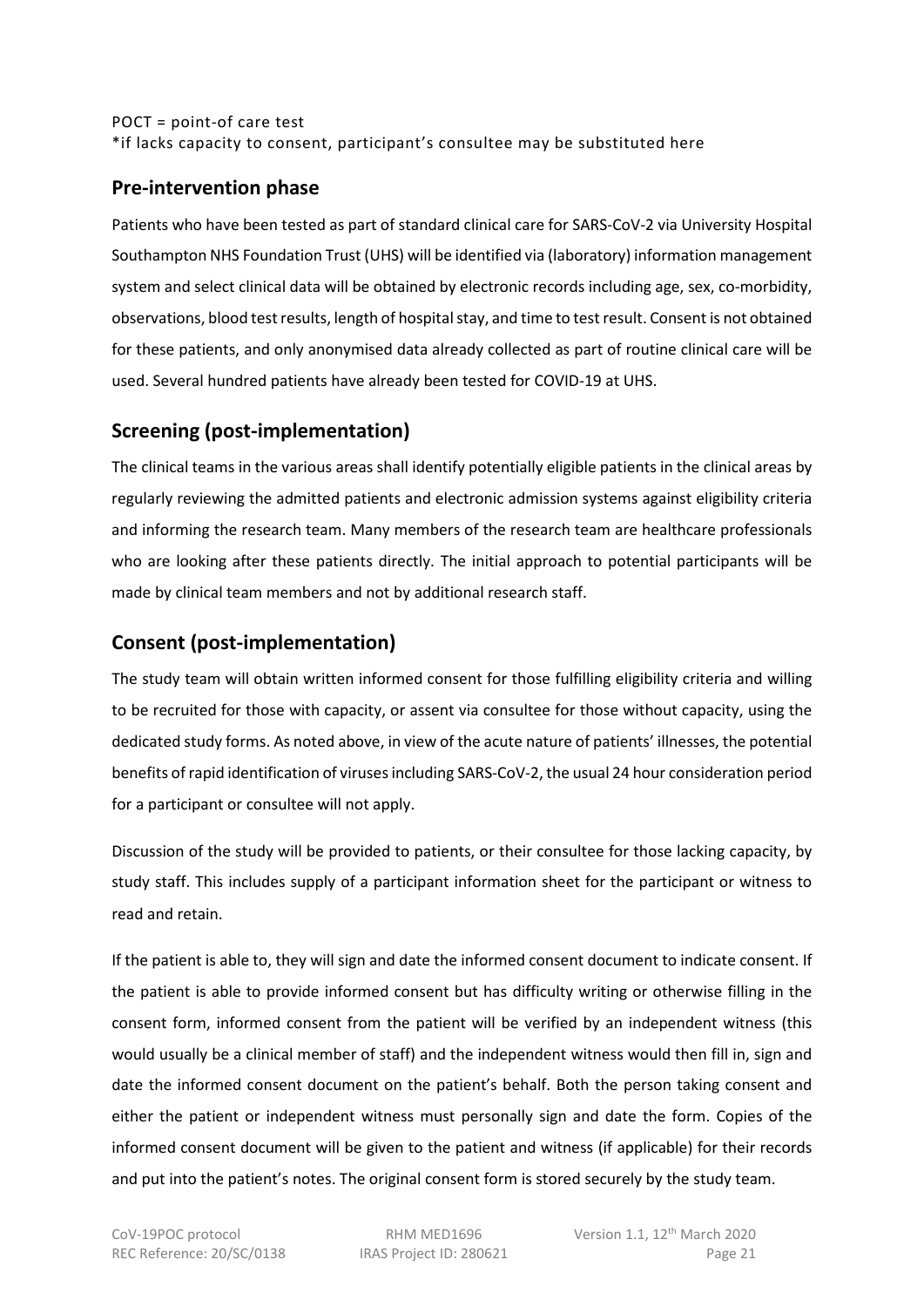Each patient will be assumed to have capacity unless it is established that they lack capacity. For patients unable to consent for themselves, this study complies with the Mental Capacity Act 2005 and in such cases, the patient's family member, carer or friend may be asked to act as the personal consultee and provide assent. In the event of a personal consultee not being available a nominated consultee (usually the consultant caring for the patient and independent from the study) will be asked if they would provide assent. Both the person taking assent and the consultee must personally sign and date the relevant form.

The personal / nominated consultee will be advised to set aside their own views and take into consideration the patient's wishes and interests. Advance decisions and statements made by the patient about their preferences and wishes will always take precedence.

In the event of the patient recovering capacity following enrolment by consultee, the patient will be asked to read the patient information sheet and provide consent for themselves. The patient may give consent, withdraw but have data and/or samples collected so far retained, or withdraw and have their data and/or samples destroyed (but signed consultee declaration forms, minimal personal identifiable information to record the withdrawal, and any point-of-care test result will be retained).

For potential participants with infection control concerns, consent and consultee declaration forms may be marked with initials and signatures written with a finger or stylus on an electronic device that is subsequently cleaned (e.g. an iPad or similar), rather than paper. In these situations, participants and/or their consultees are still provided with a paper copy of any signed forms.

## <span id="page-21-0"></span>**Validation phase**

The study intervention starts with the validation/verification phase which will last approximately 1-2 weeks. The QIAstat-Dx Respiratory 2019-nCoV Panel with be validated using the specific control material from Zeptopetrix (NATRVP-QIA) which contains targets for all non SARS-CoV-2 pathogens on the panel, as per the manufacturers recommendations and using their suggested protocols. The SARS-CoV-2 assays will be validated using control material provided by Qiagen (single stranded DNA fragments homologous to the SARS-CoV-2 genes – the E-gene and Rdp gene - targeted by the assays) or alternatively from Zeptometrix (a recombinant E.coli transformed with a plasmid containing the Rdr-p, E-gene and N-gene from the SARS-CoV-2) when made available in the UK. The validation will take place in the Clinical Research Facility laboratory under BSL2 conditions and will also test the diagnostic accuracy of the assays on control material placed in molecular media compared to viral transports media (see below).

## <span id="page-21-1"></span>**Post-implementation phase**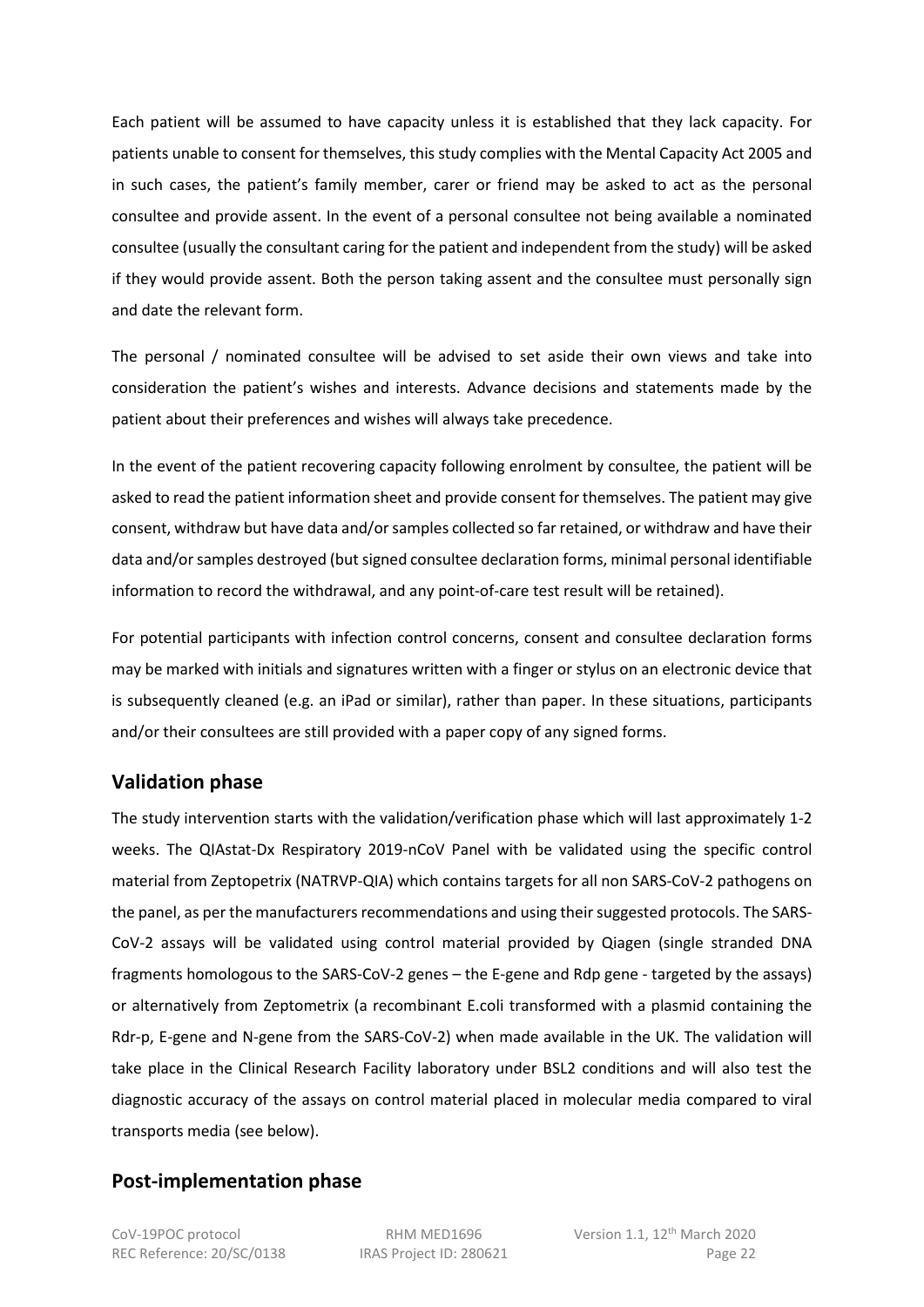Once the analysers have been fully validated using control material and the research staff adequately trained in use of the QIAstat-Dx and fully PPE trained, the validation phase will end and move in the post-implementation phase. Providing the validation phase is successful (and/or CE marking has been granted) the study will move in the post-implementation phase where all patients presenting to UHS with ARI will be approached (including those fulfilling the PHE case definition for suspected COVID-19). The post-implementation recruitment phase will last up to 6 months.

### <span id="page-22-0"></span>**Post-implementation procedures**

Participants will be enrolled and assigned a unique participant identification number consecutively. Respiratory samples will be collected from patients by an appropriately trained member of research staff wearing full PPE as defined by UHS infection prevention and control policy. A combined nose and throat swab, and if available, a lower respiratory tract sample (sputum, or for patients in critical care units BAL or ET secretions) will be obtained and tested. Samples will be immediately placed in a sigma MWMM (molecular medium) or similar tube (containing detergent and Guanidine thiocyanate) to rapidly and completely inactivate any virus present (within 1 minute). The sample will then be loaded in the test kit and tested on the QIAstat-Dx analyser housed in the acute area. The result will be available in around 1 hour and will be delivered to the clinical and infection control teams as soon as results are available. The system will be de-contaminated prior to and after use in accordance with the manufactures instructions.

All participants may be approached for a finger-prick blood test with the FebriDx (RPS, Fl., USA) and a second nose and throat swab in viral transport media (participants may opt out of one or both of these).

Patients testing positive for COVID-19 and for 'seasonal' non-COVID-19 coronaviruses may be approached for additional respiratory samples and/or blood samples for additional virological, serological and host response analysis at various time points (see Table 1 and laboratory analysis plan).

| Day 0 (enrolment day) +/- 72 hours   | Day 14 (+/- 4 days)   | Day 28 (+/- 4 days)   |
|--------------------------------------|-----------------------|-----------------------|
| Blood test (max 22ml)                | Blood test (max 22ml) | Blood test (max 22ml) |
| Additional nose & throat swabs $+/-$ | Nose & throat swabs   | Nose & throat swabs   |
| lower respiratory sample             |                       |                       |

*Table 1. Optional additional tests for those testing positive for SARS-CoV-2 or any endemic coronavirus*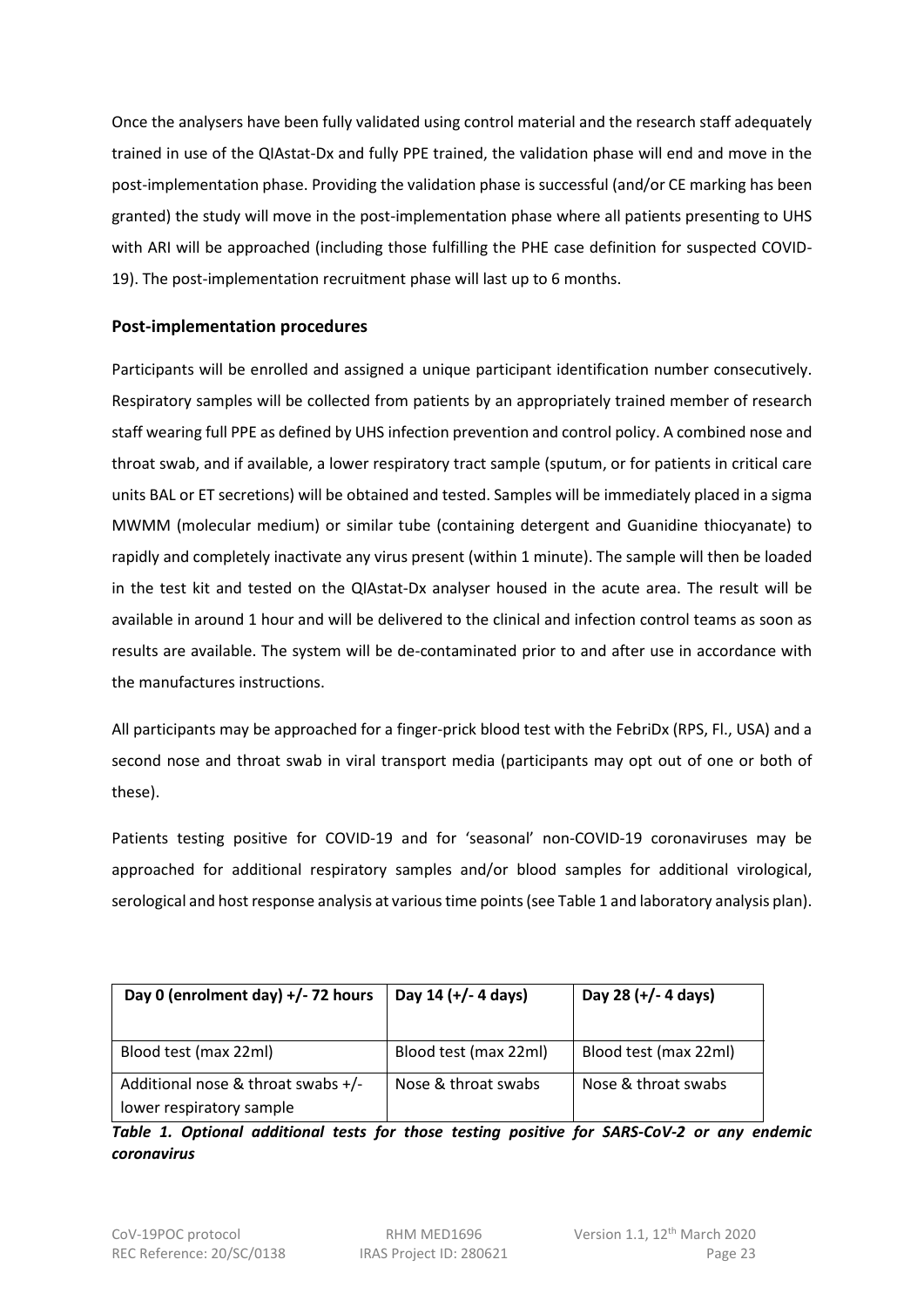## <span id="page-23-0"></span>**Inclusion / exclusion criteria**

### <span id="page-23-1"></span>**Inclusion criteria:**

- Is a patient in ED, AMU, HDU, GICU, medical wards, or another location within Southampton General Hospital, University Hospital Southampton NHS Foundation Trust (UHS)

- Aged ≥18 years old

- Can be recruited to the study within 24 hours of presentation to hospital

Plus:

- Has acute respiratory illness (ARI)\*

OR

- Does not have ARI but is a suspected case of COVID-19 according to the current PHE case definition OR

- Does not have ARI or fulfil the PHE case definition of a suspected case but testing for SARS-CoV-2 is considered necessary by the responsible clinical team

\*An episode of acute respiratory illness is defined as an acute upper or lower respiratory illness (including rhinitis, rhino-sinusitis, pharyngitis, pneumonia, bronchitis and influenza-like illness) or an acute exacerbation of a chronic respiratory illness (including exacerbation of COPD, asthma or bronchiectasis). For the study, acute respiratory illness as a provisional, working, differential or confirmed diagnosis must be made by a treating clinician.

### <span id="page-23-2"></span>**Exclusion criteria:**

- Not fulfilling all the inclusion criteria
- Declines nasal / pharyngeal swabbing
- Consent declined or consultee consent declined
- Already recruited to the study in the last 14 days

### <span id="page-23-3"></span>**Further inclusion / exclusion notes**

Concurrent, prior, or subsequent enrolment in another study is not necessarily an exclusion criterion; this is at the discretion of the chief investigator and will be assessed on a case-by-case basis. Local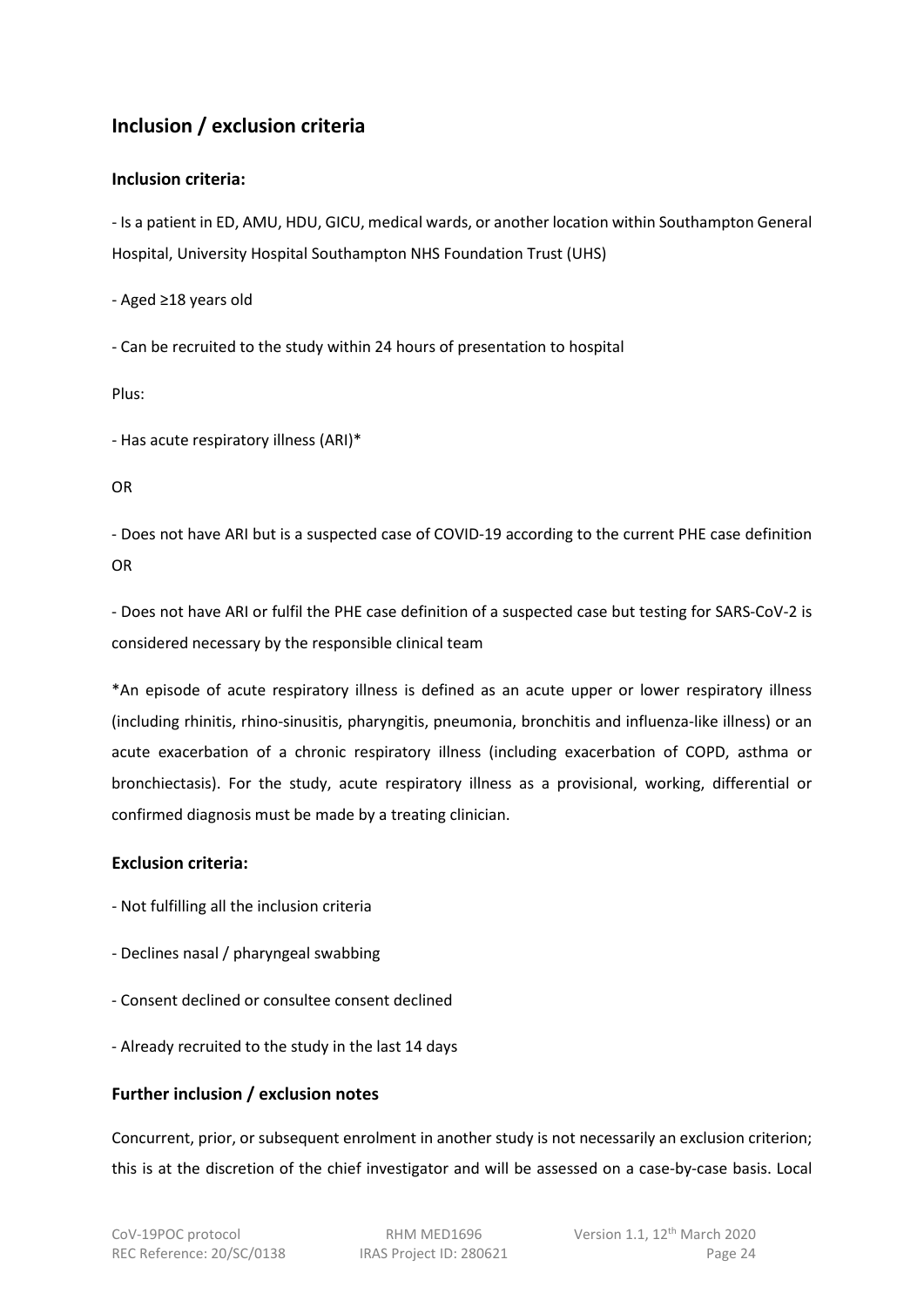R&D measures including a "12 week exemption form" must be in place and agreed with the chief investigator that may facilitate co-enrolment in other studies.

The inclusion of pregnant women is permitted in the study. No additional risk is perceived to pregnant women or their offspring by any of the study procedures. No additional data collection or monitoring is therefore anticipated in this group. It may be especially important to include pregnant women in COVID-19 research, as infection with influenza is associated with worse outcomes in pregnancy [[11](#page-3-12)]. Data on abnormalities at birth or congenital defects and other serious adverse events are collected and may be reportable (see relevant section on [Safety\)](#page-31-0).

### <span id="page-24-0"></span>**Staff testing**

Non-hospitalised hospital staff members may be included in the post-implementation phase of the study, if they satisfy the other inclusion & exclusion criteria. The same consent and study procedure processes are followed. However, their results will not be included in analyses of most outcome measures, with the exception of time to result. Days away from work may be used as an additional outcome measure.

### <span id="page-24-1"></span>**Participant Withdrawal**

A participant, or their consultee where a participant lacks capacity, may decide to withdraw from the study at any time, without giving reason, and with no detriment to their medical care or legal rights.

The chief investigator may withdraw a patient from the study in the interests of participant safety or the integrity of the research study, or on the advice of the sponsor's representative (R&D department).

Any patient, or their consultee where a patient lacks capacity, who is withdrawing from the study has the options withdraw and have data and/or samples collected so far retained, or withdraw and have their data and/or samples destroyed (but signed consultee declaration forms, minimal personal identifiable information to record the withdrawal, and any completed point-of-care test result will be retained).

Although the study procedures are very brief, if a patient loses capacity after enrolment but before the study procedures are completed, consultee consent must be sought to continue with any study procedures, or the participant must be withdrawn.

A note to file would normally be sufficient to record any withdrawal.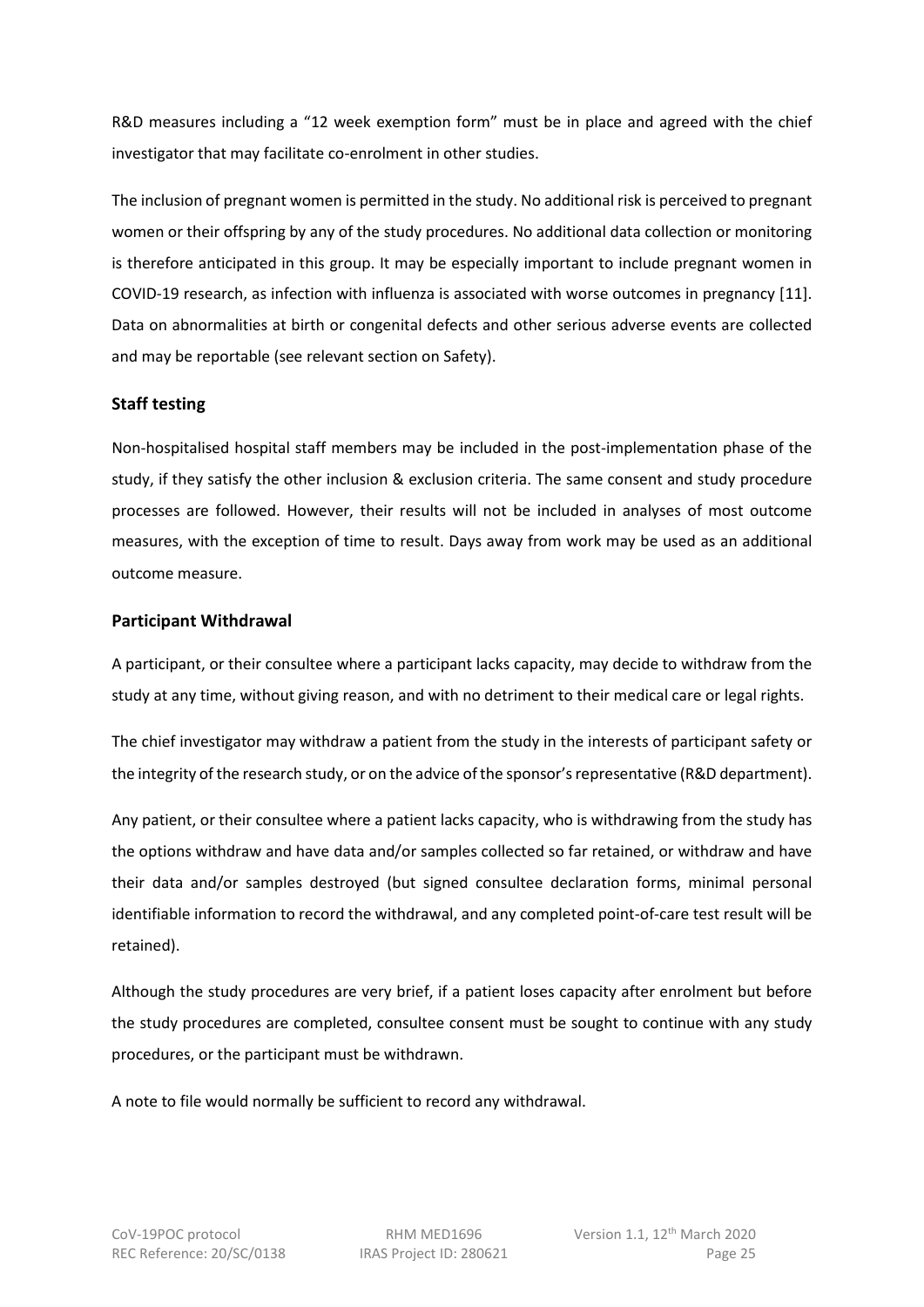# <span id="page-25-0"></span>**7. Outcomes**

### <span id="page-25-1"></span>**Primary outcome**

• The primary outcome measure is the time from COVID-19 test being requested to the result being available to clinical teams.

## <span id="page-25-2"></span>**Secondary Outcomes**

- The time from presentation to hospital to COVID-19 test result
- Time from admission to isolation of COVID-19 positive cases
- Time from admission to de-isolation of COVID-19 negative patients
- Duration of isolation facility use
- Duration of negative-pressure isolation facility use
- Duration of hospitalisation
- Number and proportion of clinically unsuspected COVID-19 positive patients detected
- Proportion of patients treated with antibiotics
- Proportion of patients treated with single doses or brief courses (<48 hours) of antibiotics
- Duration of antibiotic use, days
- Proportion of all influenza antiviral use occurring in influenza positive patients
- Proportion of all influenza antiviral use occurring in influenza negative patients
- Time from admission to influenza antiviral commencement
- Duration of influenza antiviral use, days and doses
- Time from admission to isolation of influenza positive cases, hours
- Time from admission to de-isolation of influenza negative cases, hours
- Proportion of patients with ICU or RHDU admission
- Proportion readmitted to hospital within 30 days
- In hospital, 30 and 60 day mortality
- Reliability (proportion of run failures), ease-of-use scores [[12\]](#page-3-13), and implementation feasibility assessment (narrative) of QiAstat-Dx Respiratory Panel Plus, used at the point-of-care.

Sensitivity, specificity, positive predicted value, negative predictive value, percentage positive agreement, percentage negative agreement, percentage overall agreement, and overall diagnostic accuracy of QIAstat-Dx SARS-CoV-2 assay (as part of QIAstat-Dx Respiratory Panel).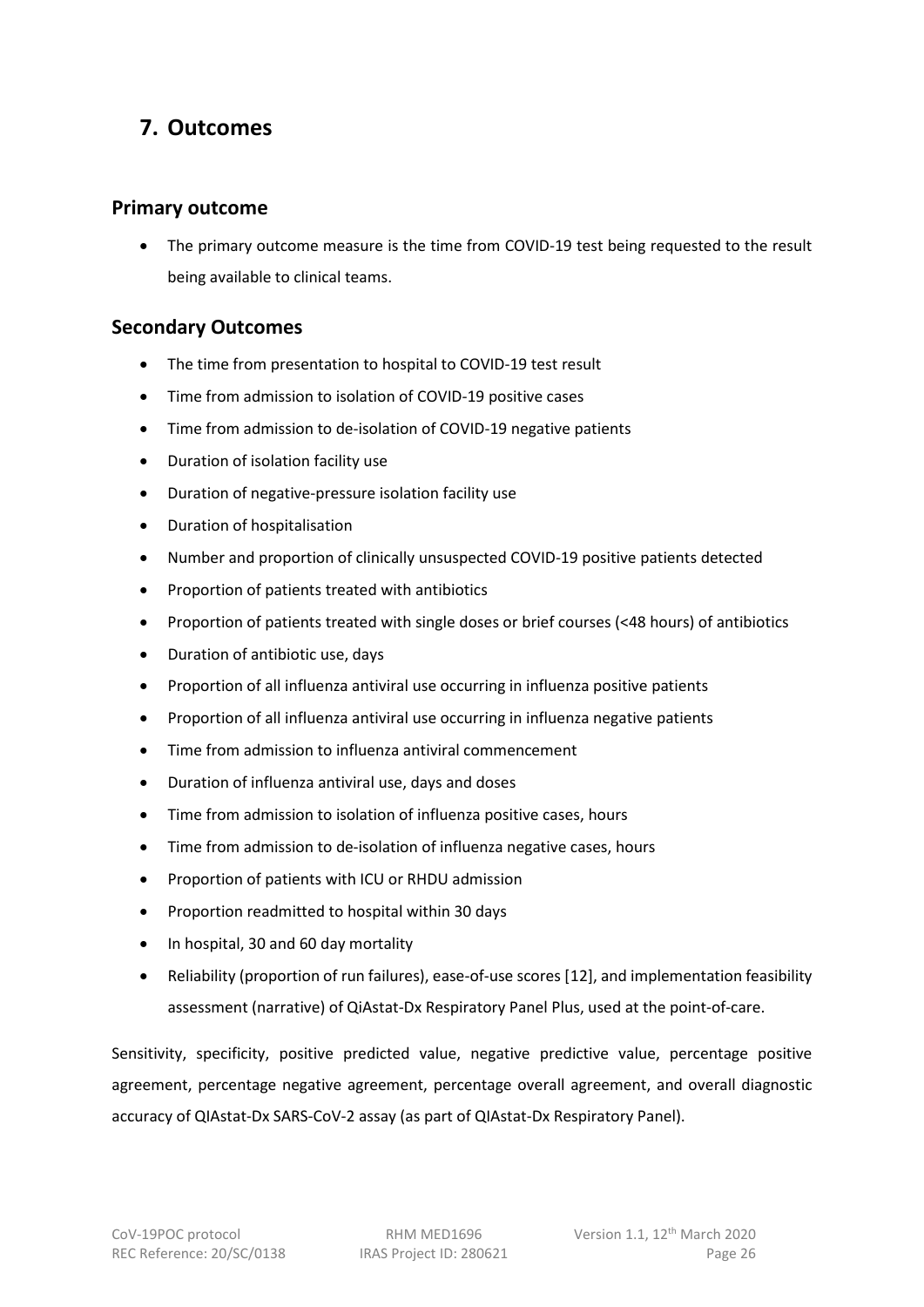All outcomes are measured for the duration of hospitalisation or up to 30 days (whichever is shortest) unless specified otherwise and include medication (antibiotics and antivirals) that patients are discharged home with.

## <span id="page-26-0"></span>**Exploratory Outcomes**

Changes in viral load over time (kinetics) in upper and lower respiratory tract samples for COVID-19 positive patients.

Antibody levels and changes over time (kinetics) in blood for COVID-19 positive patients and patients positive for other 'seasonal' non COVID-19 coronaviruses.

Presence or absence of MxA at presentation in fingerpick whole blood (as tested by FebriDx) in patients with and without COVID-19.

Host response (transcriptomic) at presentation and over time in patients with and without COVID-19. Time to administration of experimental antiviral (if and when available)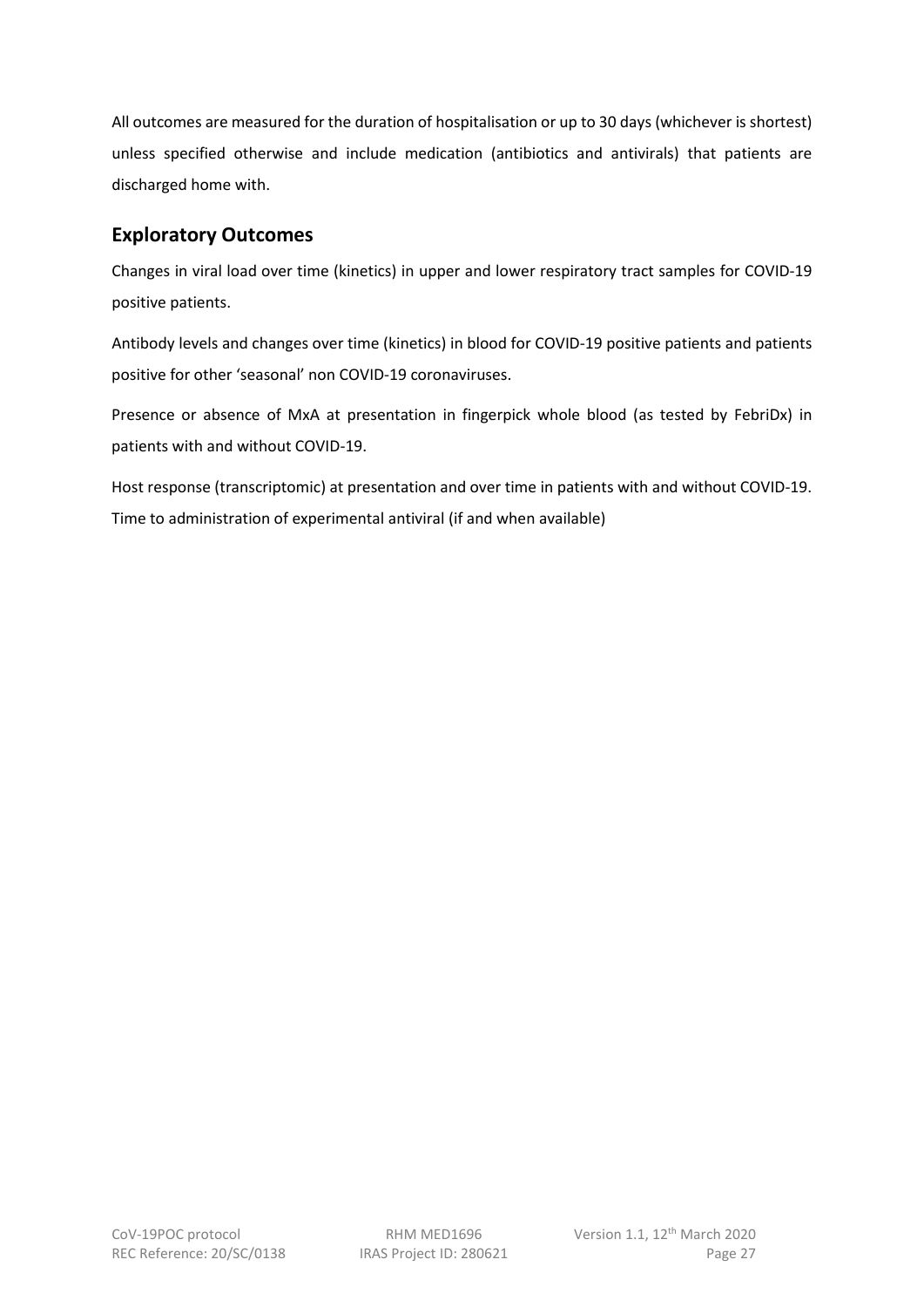## <span id="page-27-0"></span>**8. Sample size**

### <span id="page-27-1"></span>**Proposed sample size**

The sample size of 500 patient-participants is chosen pragmatically based on the current availability of the QIAstatDx Respiratory 2019-nCoV Panel test kits for SARS-CoV-2. The manufacturer has agreed for us to purchase this number. The kit appears in high demand given the epidemic situation.

500 patients would give a clinically meaningful assessment of a range of clinical outcome measures including time to diagnosis, time in isolation, and duration of hospitalisation. It will also allow a robust assessment of the reliability and ease-of-use of the platform. Aiming to recruit more than 500 patients may delay analysis and dissemination of results of this study and subsequent policy changes the study results may bring, especially in a fast-paced outbreak situation.

Accepting that the prevalence of COVID-19 during the study is highly speculative at present, and so formal samples size calculation for diagnostic accuracy studies are not possible, testing 500 patients will allow us to make an ongoing assessment of the real-world diagnostic accuracy of the QIAstat-Dx Respiratory 2019-nCoV assay.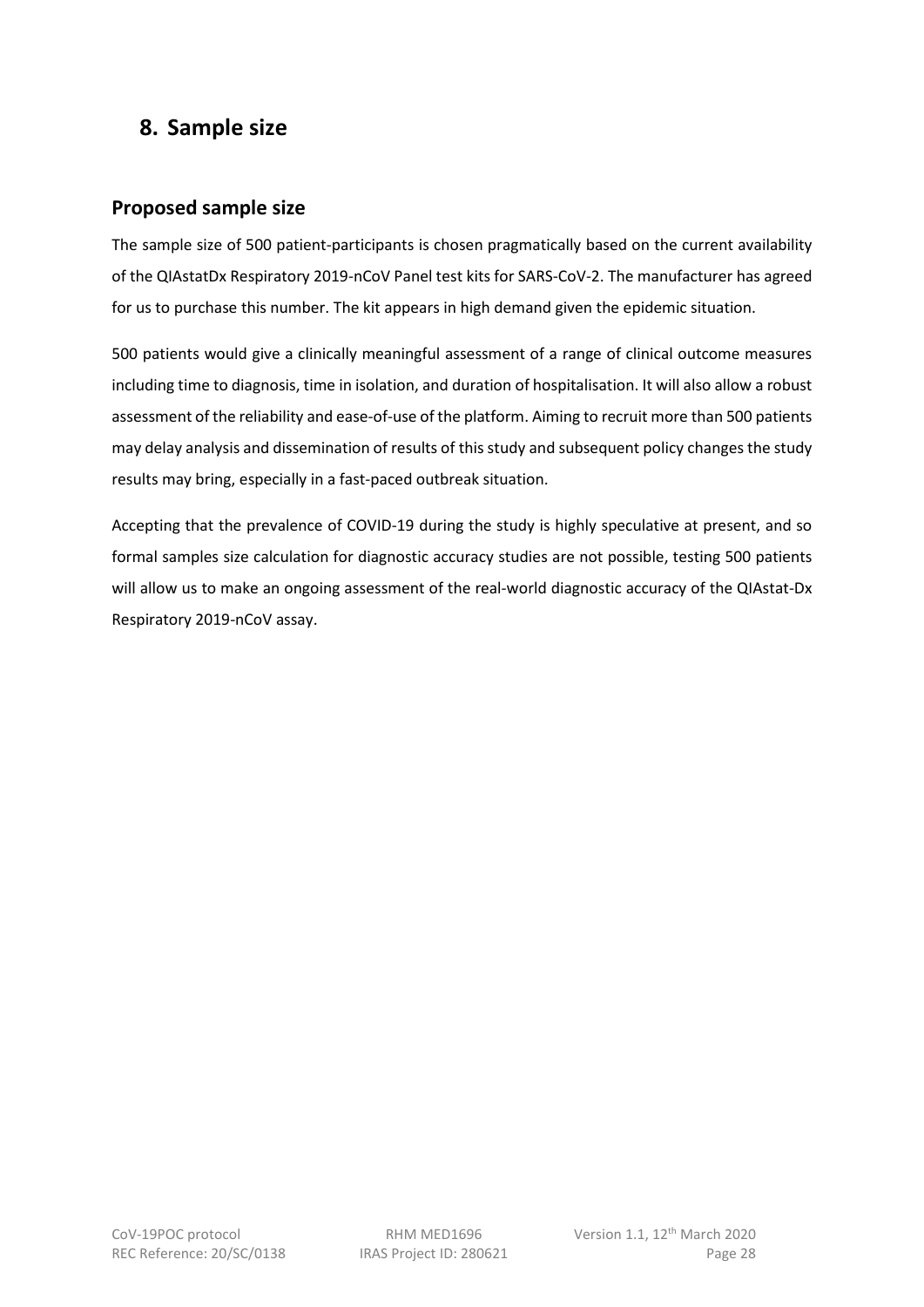## <span id="page-28-0"></span>**9. Data collection**

Demographic and clinical data will be collected for all patients at enrolment including: age, sex, ethnicity, smoking status, vaccination status, co-morbidities, medication use, symptoms, duration of illness prior to hospitalisation, observations (pulse rate, respiratory rate, blood pressure, oxygenation status), laboratory results, radiology results, antimicrobial and antiviral use prior to hospitalisation and provisional diagnosis. Data will be recorded on a Case Report Form, which we intend to be electronic (ALEA). Once patients have been discharged or after 30 days (whichever is soonest), clinical data will be collected retrospectively from electronic and physical case notes including: use of antivirals, duration of antivirals, time from assessment to antiviral use, use of antibiotics, duration of antibiotic use, use of side room facilities, time from assessment to isolation facility use, time to clinical stability, duration of supplementary oxygen use, duration of hospitalisation, complications including ICU and RHDU admission, representation and readmission to hospital within 30 days, final diagnosis and mortality. The number of diagnostic tests and procedures performed will also be recorded and data will also be collected on the turnaround time of respiratory virus test results in each group.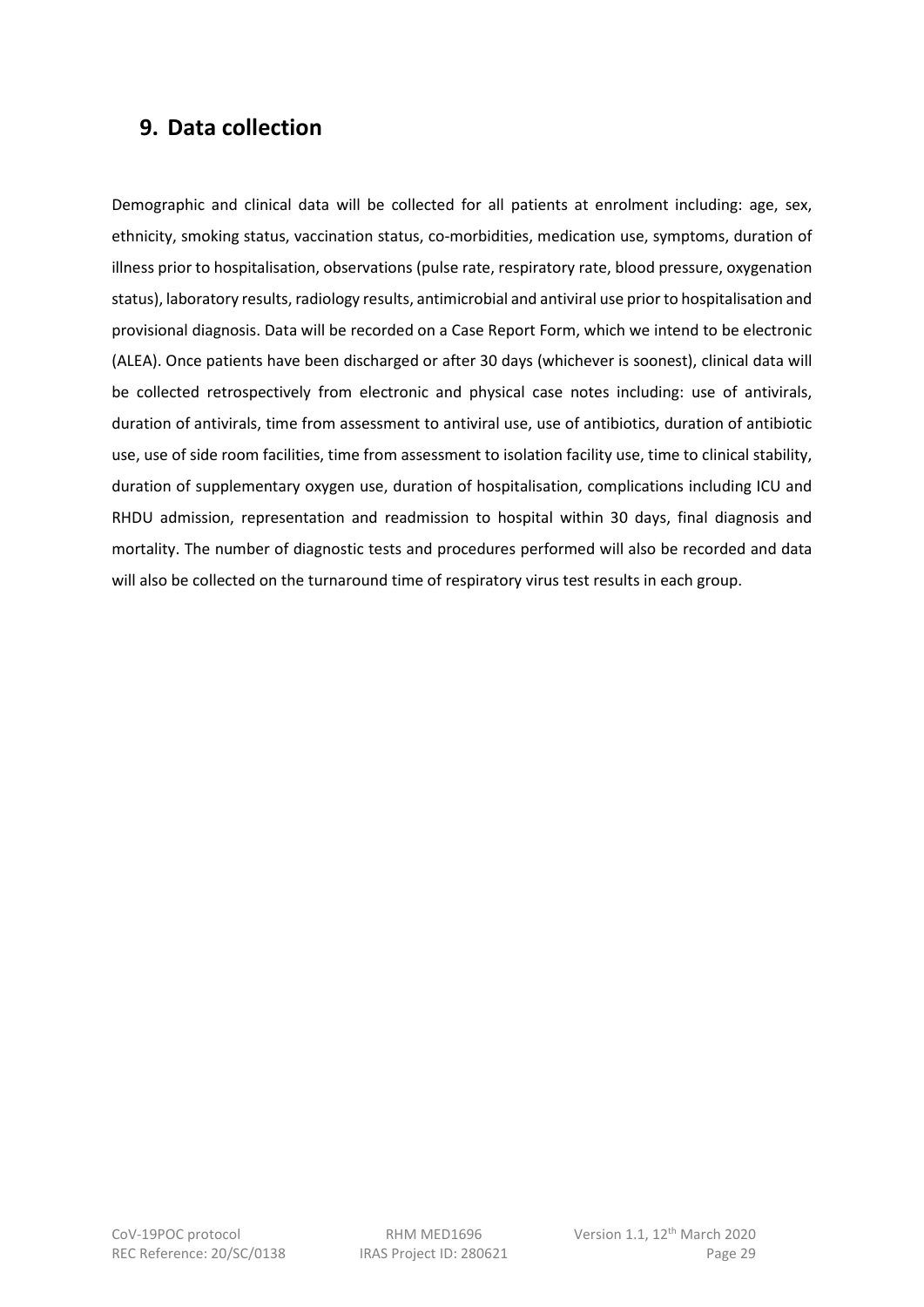## <span id="page-29-0"></span>**10. Data Management**

The subjects' anonymity will be maintained. The study team will keep a log of each subject's name, hospital ID number, date of birth, and unique participant trial number. The participant details will be recorded on the secure NHS Edge system in a similar manner, including NHS number. This participant trial number is used on documents after screening to maintain confidentiality. Documents that are not anonymous (e.g. signed informed consent forms) will be maintained separately, in strict confidence.

The study staff will be responsible for entering study data in the Case Report Form (CRF). It is the investigators' responsibility to ensure the accuracy of the data entered in the CRF.

Only the research study team will know the identity of subjects and have access to the list linking participant details to the participant trial number.

## <span id="page-29-1"></span>**Essential Document Retention**

Essential documents, as defined by ICH GCP, include all signed protocols and any amendment(s), copies of the completed CRFs, signed informed consent forms from all subjects who consented, hospital records, and other source documents, REC approvals and all related correspondence including approved documents, study correspondence and a list of the subjects' names.

The investigator and/or sponsor must retain copies of the essential documents for a minimum period following the end of the study. This period is defined by local guidelines where the research is being conducted. For all subjects that are entered into the study, the medical notes and electronic systems may be marked in line with local R&D guidelines to alert other users of the notes and systems to the patient's enrolment in this study.

The chief investigator is responsible for, with the sponsor, ensuring that documents are archived in accordance with local NHS R&D procedure at study close. Documents are expected to be archived for 15 years.

## **Data monitoring**

On the basis of the very low risk of harms associated with the intervention in this non-CTIMP trial, no data monitoring committee or interim analysis is planned.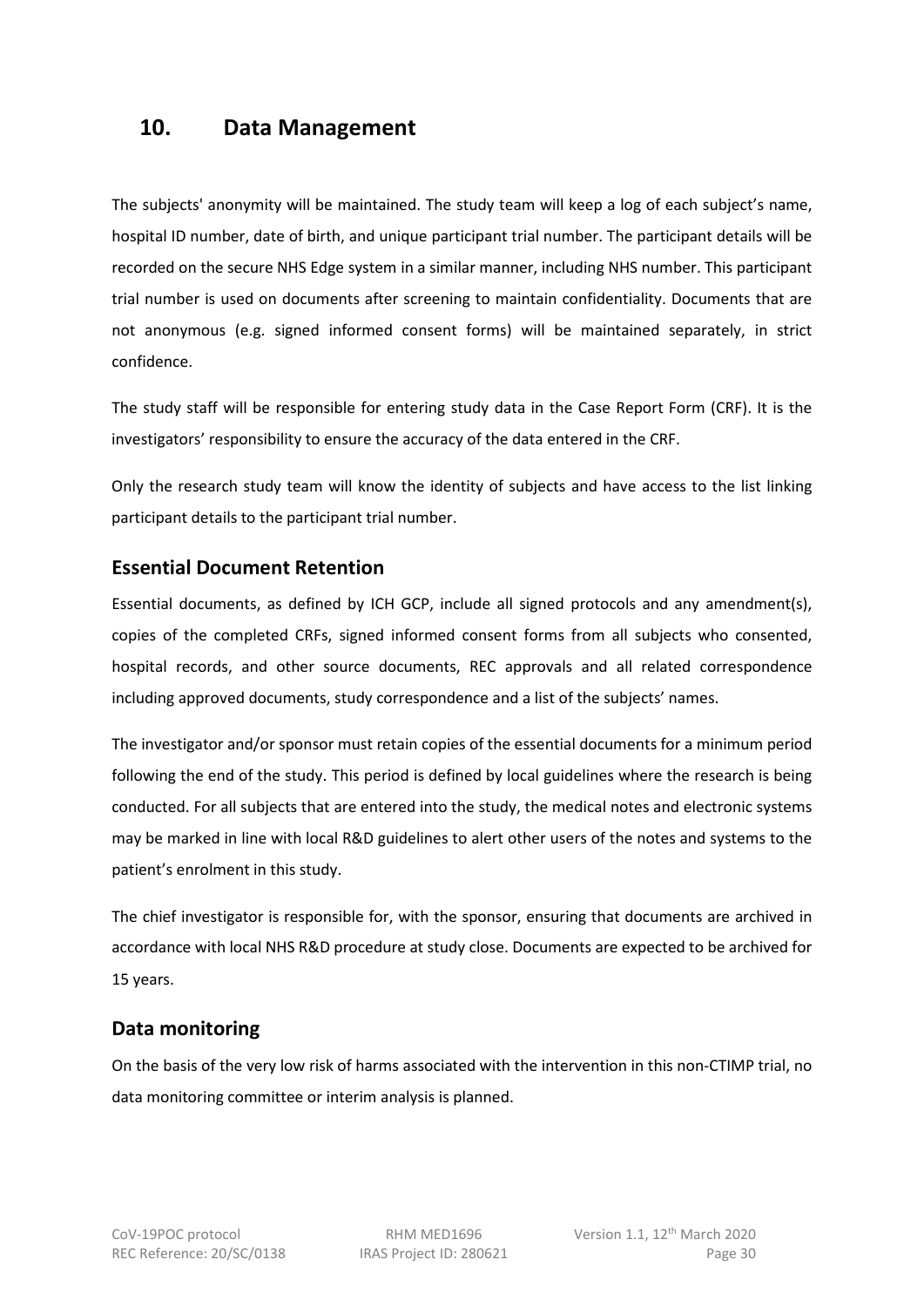## <span id="page-30-0"></span>**11. Statistical Analysis Plan**

Trial results will be reported in accordance with the Consolidated Standards of Reporting Trials (CONSORT) statement. Statistical analysis will be performed by a dedicated medical statistician from the University of Southampton, independent from the study team (Dr Sean Ewings). No interim analysis is currently planned.

Patients in the pre and post groups will be compared using standard descriptive and comparative statistical methods using Prism version 7.0 (GraphPad Software Inc; La Jolla, California), and Stata version 16 (StataCorp, College Station, Texas) or more updated software versions where available.

Missing data was minimal (<2%) in the CI's previous POCT studies and therefore is not expected to be significant issue in this trial. The use of multiple imputation will be considered should missing data exceed 5% for the primary outcome or for key secondary outcomes.

Summaries of all baseline characteristics will be presented using means and standard deviations, medians and interquartile ranges, or frequencies and percentages, as appropriate. The pre and post implementation groups will be compared using chi-square tests for equality of proportions for binary data (e.g. proportion of cases of influenza detected) and using independent-samples t-tests or nonparametric equivalent as appropriate for continuous data (e.g. duration of isolation facility use, etc.).

The primary outcome measure (median duration of isolation facility use) will be compared between the groups using the Mann-Whitney U test. Multivariate analysis will be performed to adjust for confounding variable in view of the non-randomised nature of the study.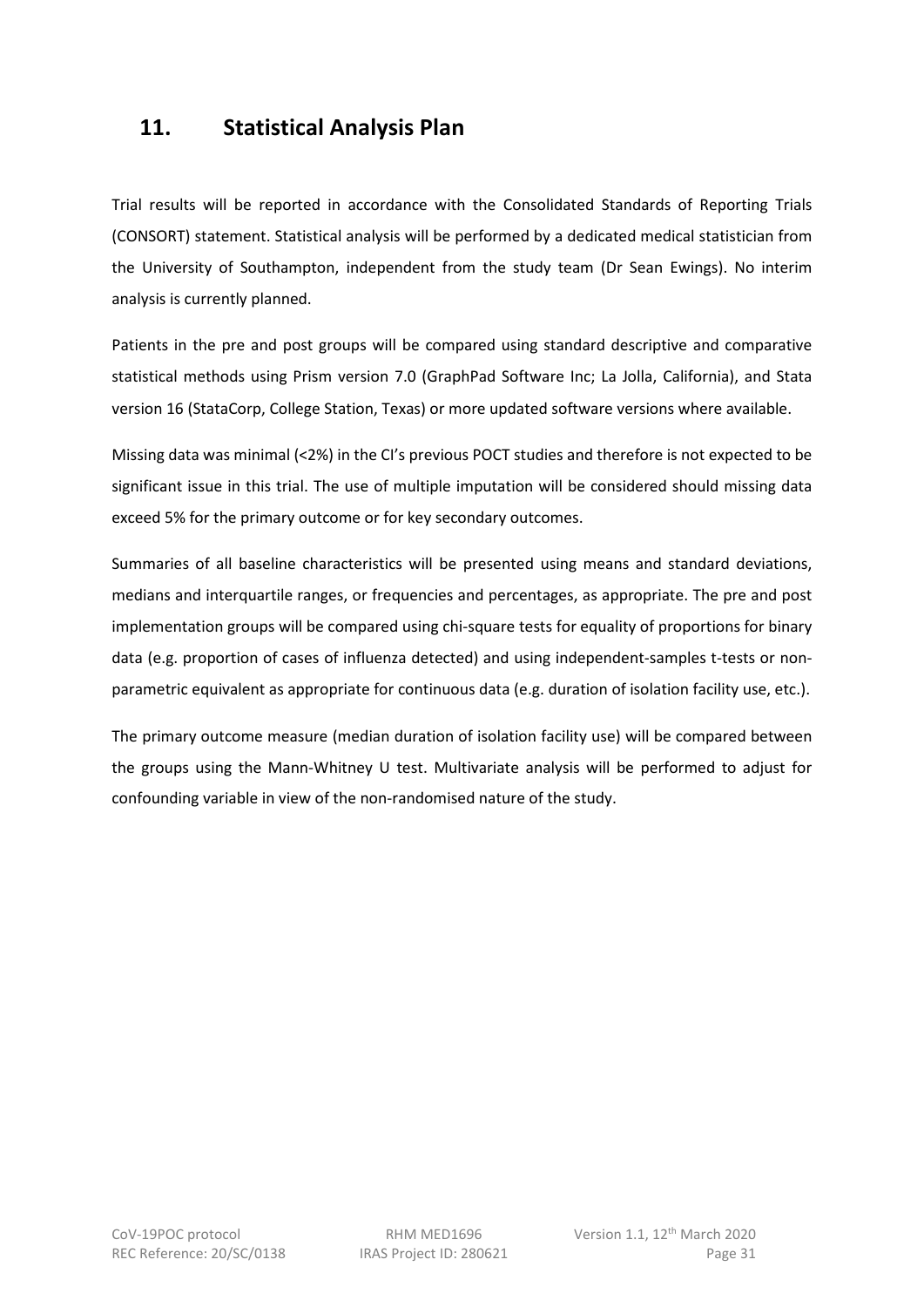## <span id="page-31-0"></span>**12. Safety**

#### <span id="page-31-1"></span>**Serious Adverse Events**

The risks of respiratory tract sampling and additional blood tests being taken are minimal and where occurring are likely to be mild. No additional adverse events related to mPOCT for respiratory viruses including COVID-19 are anticipated. However active monitoring and reporting of severe adverse events will be undertaken. A Serious Adverse Event (SAE) is any adverse event that:

- Results in death

- Is life-threatening

- Requires hospitalisation or prolongation of existing hospitalisation
- Results in persistent or significant disability or incapacity
- Consists of a congenital anomaly or birth defect

In the event of a SAE, a study doctor will consider the likelihood of the event being related to the study based on the documented evidence from the treating clinicians. SAEs will be reported via the sponsor's standard forms and processes. SAEs will be reported within 24 hours of the study team learning of the SAE. In the event of a SAE, the PI will be involved in deciding whether this was a studyrelated event. In the event of a study-related SAE, the REC will be informed as per HRA regulations.

Participants already admitted to AMU, or another hospital ward including high dependency or an intensive care unit, or are in ED but with a decision already made to admit, are considered already hospitalised. However, an adverse event leading to prolongation of their existing hospitalisation will be counted as an SAE.

Only SAEs occurring within 30 days of enrolment or hospital discharge, whichever comes soonest, will be reported to the sponsor, with the exception of any congenital anomaly or birth defect. Congenital anomalies or birth defects will be actively recorded up to 30 days post enrolment but if discovered after this period will still be reported to the sponsor. The trial procedures are very brief and very low risk, and pregnancy commencing during the trial procedures or follow up period is both unlikely to occur and is not expected to be reported to the sponsor or REC.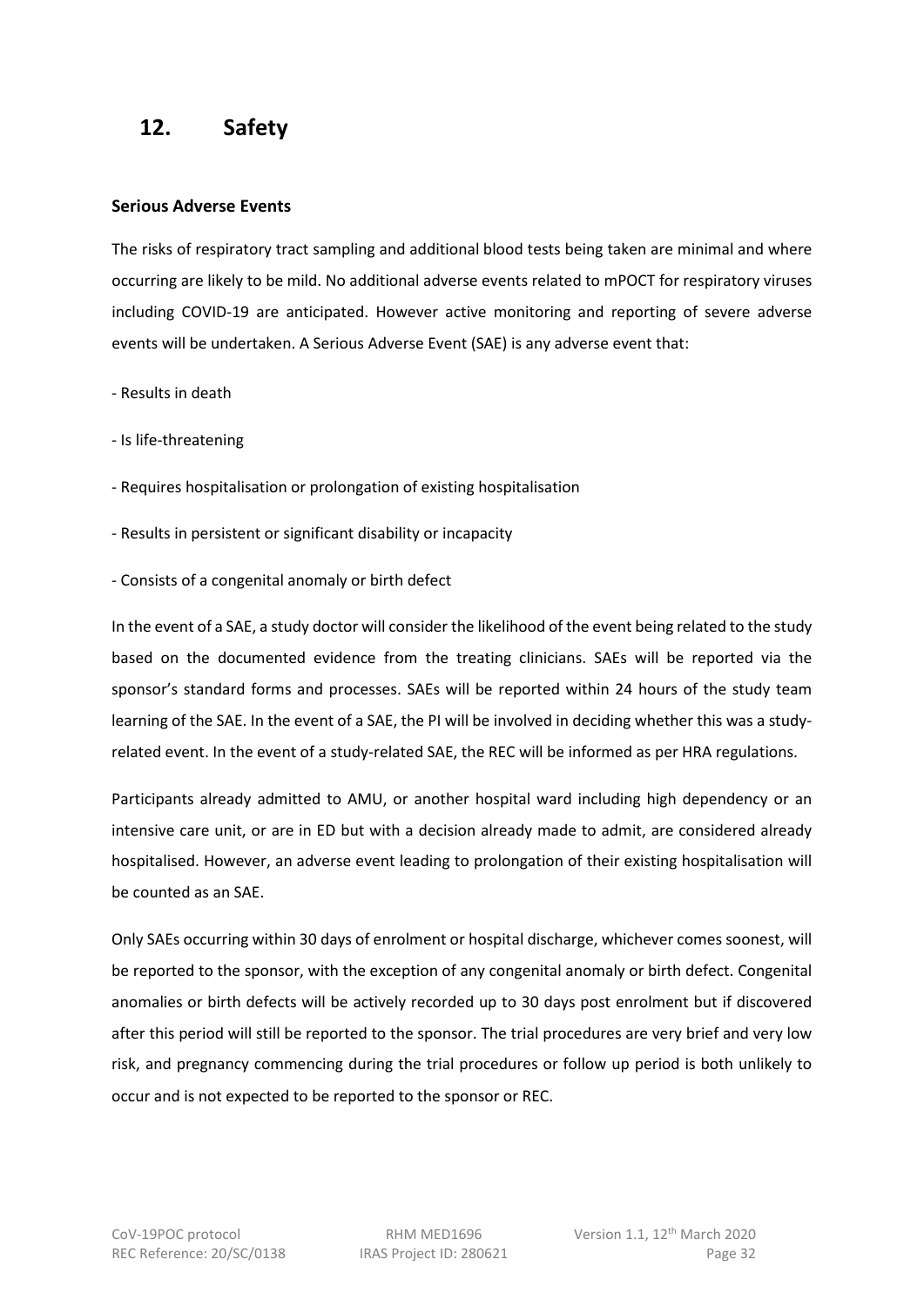Participants in high dependency or intensive care units are at high risk of expected death, and therefore participants recruited in these locations who die will not be reported as an SAE to the sponsor, unless it is deemed related to the study by the PI.

The SAE conditions noted were prompted by previous respiratory virus molecular POCT studies including one that showed around 60 SAEs for just over 300 patients. A large proportion of the patient group had conditions making readmission likely and had a high background likelihood of mortality. Not a single SAE was in any way related to the study, but significant resources were taken up in reporting of the SAE without any benefit or impact upon safety. Similar criteria have been used in two previous POCT studies. Therefore, the caveats to SAE reporting for this trial have been developed to streamline the reporting process, promote efficiency and maximise safety.

#### <span id="page-32-0"></span>**Urgent safety measures**

A sponsor or investigator may take appropriate urgent safety measures in order to protect research participants against any immediate hazard to their health or safety, without prior authorisation from a regulatory body. The REC must be notified immediately and in any event within three days, in the form of a substantial amendment, that such measures have been taken and the reasons why.

#### <span id="page-32-1"></span>**Protocol non-compliance and deviations**

Events of protocol non-compliance or deviation will be considered by the Chief Investigator on a caseby-case basis. Where deemed necessary by the CI, advice from trials mangers, facilitators, or governance staff within UHS R&D, and as the sponsor, will be sought.

### <span id="page-32-2"></span>**Serious breaches of GCP or protocol**

Serious breaches of GCP or the protocol should be reported, by the investigators and the sponsor, within seven days to the Medicines and Healthcare products Regulatory Agency and relevant ethics committee in accordance with current regulations. A "serious breach" is a breach which is likely to effect to a significant degree the safety or physical or mental integrity of the subjects of the trial, or the scientific value of the trial.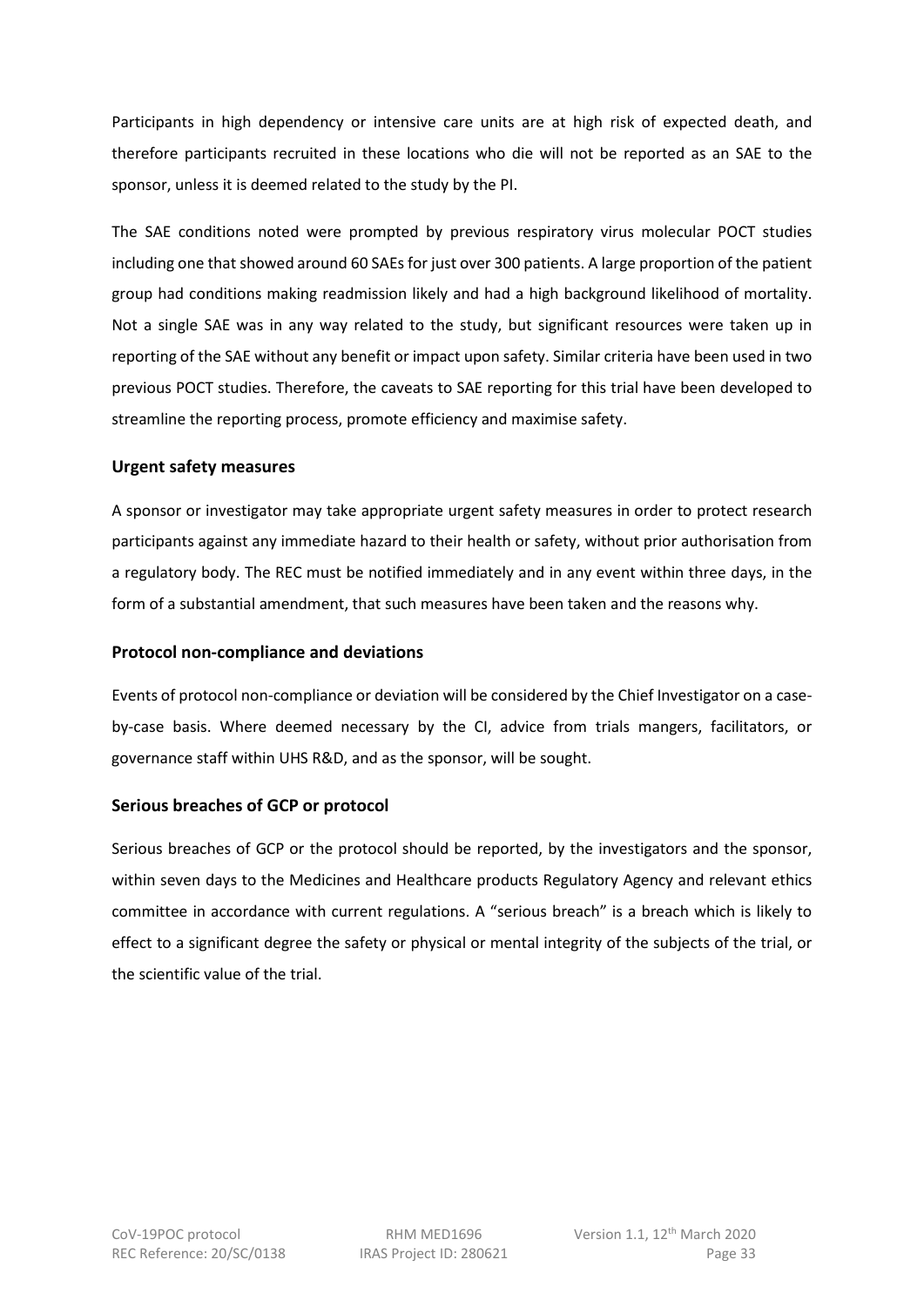# <span id="page-33-0"></span>**13. Ethics, Oversight and Approvals**

### <span id="page-33-1"></span>**Declaration of Helsinki**

The Investigators will ensure that this study is conducted according to the principles of the current revision of the Declaration of Helsinki.

## <span id="page-33-2"></span>**ICH Guidelines for Good Clinical Practice**

The Investigators will ensure that this study is conducted in full conformity with the ICH Good Clinical Practice (GCP) and local regulatory requirements.

## <span id="page-33-3"></span>**Submissions to HRA, REC and local R&D**

The protocol, informed consent forms, participant information sheet (and any other document requested) will be submitted to the Health Research Authority (HRA) for their processes including Regional Ethics Committee (REC) for written approval, and the study will not commence until all necessary HRA and REC approvals are in place. The Chief Investigator will submit and, where necessary, obtain approval from the REC for all subsequent substantial amendments to the protocol and informed consent document. Local R&D approval will be confirmed prior to study start.

## <span id="page-33-4"></span>**Participant Confidentiality**

All data will be anonymised: volunteer participant data will be identified by a unique study number in the CRF and database. A separate confidential file containing identifiable information will be stored in a secured location in accordance with the Data Protection Act 1998. Only the Sponsor's representative and investigators will have access to the information.

## <span id="page-33-5"></span>**Investigator Responsibility**

The Chief Investigator is responsible for the overall conduct of the study and compliance with the protocol and any protocol amendments. Responsibilities may be delegated to an appropriate member of study site staff. Delegated tasks must be documented on a Delegation Log and signed by all those named on the list.

## <span id="page-33-6"></span>**Monitoring**

UHS as sponsor will put in place study monitoring based on study risk assessment at study set-up stage. Study monitoring will be conducted by UHS R&D Clinical Trials Project Managers as per the monitoring plan.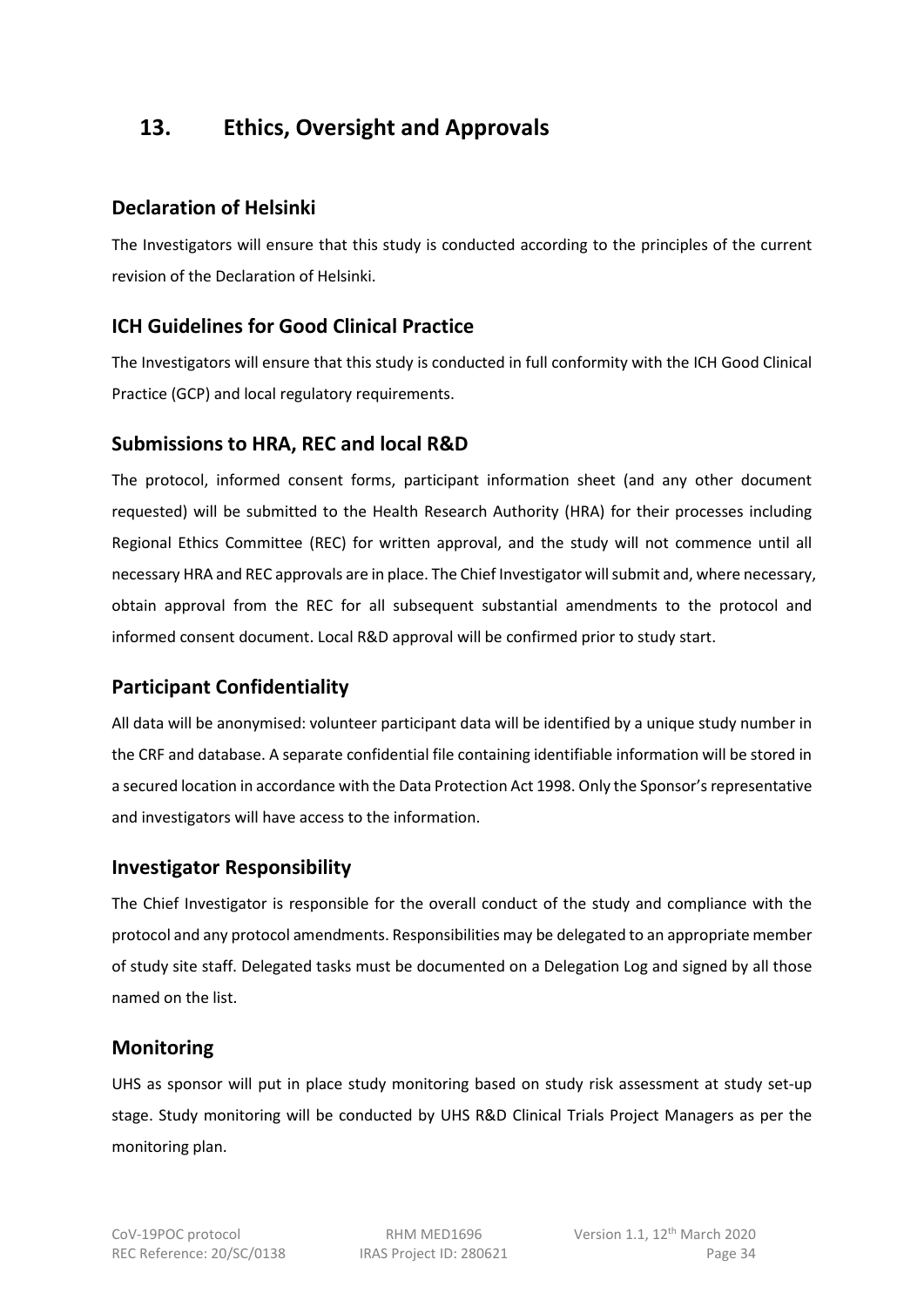## <span id="page-34-0"></span>**Publication Policy**

The Investigators will be involved in reviewing drafts of the manuscripts, abstracts, press releases and any other publications arising from the study. Authorship will be determined in accordance with the ICMJE guidelines and other contributors will be acknowledged.

The study results are intended to be disseminated via peer-reviewed journals (which typically have summaries available on the internet), medical conference posters and presentations, and where appropriate, via select media outlets. Participants will therefore be able to access the study results via a range of methods. The Chief Investigator is responsible for the study data.

# <span id="page-34-1"></span>**14. Finances and Indemnity**

This is an NHS-sponsored study. If there is negligent harm during the clinical trial when the NHS body owes a duty of care to the person harmed, NHS indemnity covers NHS staff, medical academic staff with honorary contracts, and those conducting the trial. NHS Indemnity does not offer no-fault compensation and is unable to agree in advance to pay compensation for non-negligent harm.

# <span id="page-34-2"></span>**15. Role of QIAGEN**

The manufacturer of the QIAstat-Dx platform, QIAGEN (Hilden, Germany) will support this study by providing equipment and consumable free of charge. They have had no role in the conception or design of this study and will not have any role in the conduct of the study, data analysis and interpretation, or preparation of manuscript for submission to scientific journals. Only the research team and medical statistician will have access to the data prior to publication.

The finalised name for the multiplex QIAstat-Dx panel that includes SARS-CoV-2 testing may not have been agreed by the time of submission for ethics committee / HRA review (currently referred to as Respiratory Panel Plus). If the name of the testing panel changes, this study will continue with the new name for the diagnostic test, without needing amendment.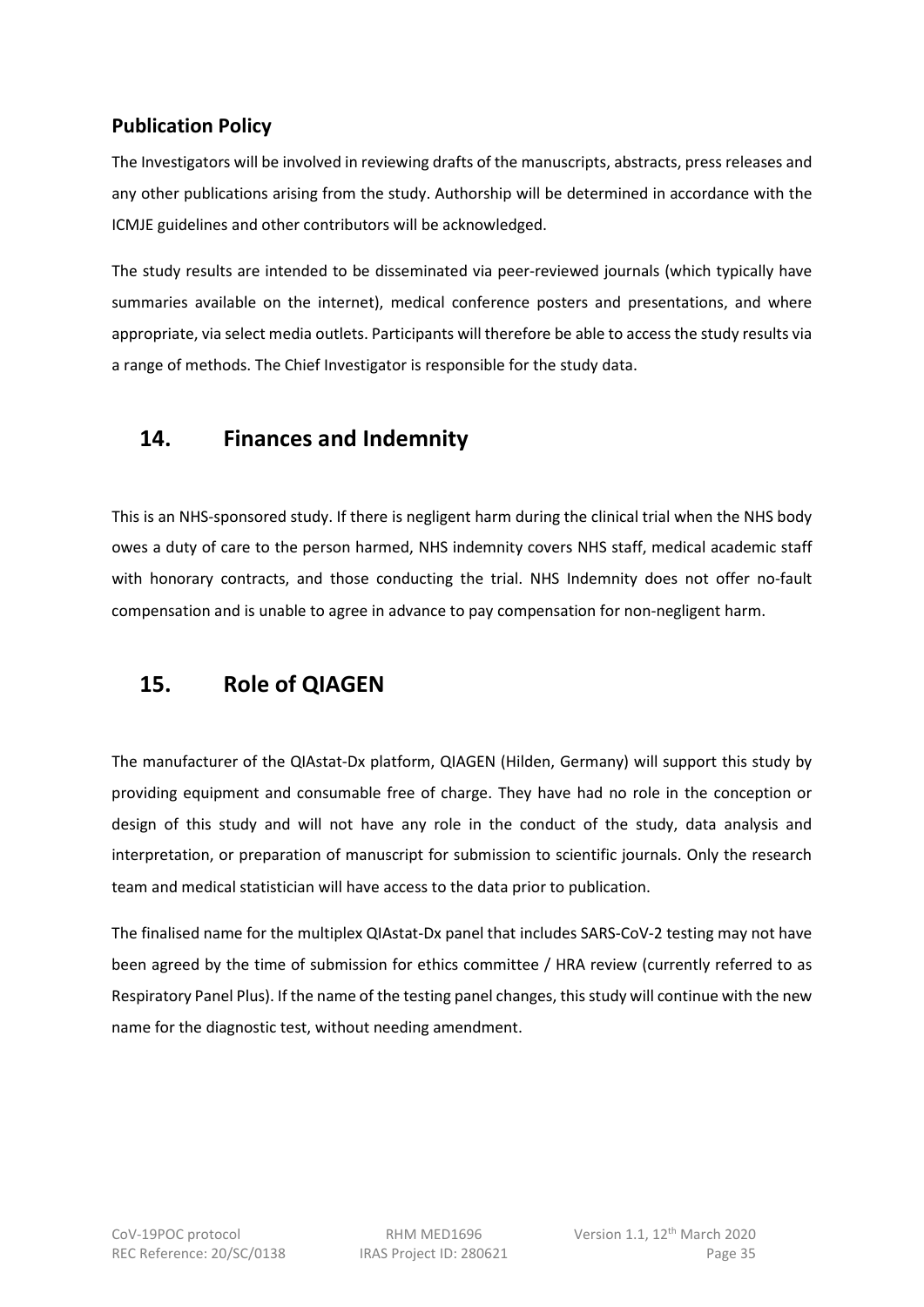## <span id="page-35-0"></span>**16. Laboratory analysis plan**

Exploratory assays will be carried out on the samples collected in this study at the discretion of the Chief Investigator, with the purpose of studying localised and systemic infection and the human immune responses to infection. The samples acquired from participants and subsequent laboratory analysis will continue after participant recruitment has closed for a period of up to five years. After this period, further application to the relevant ethics committee may be required to continue storing and using the samples, or the Chief Investigator may deposit the samples in an appropriately licenced biobank, or destroy the samples.

The samples will be stored long-term in appropriate, storage conditions (e.g. -80°C freezers) within the Chief Investigator's institution. Access to these samples is restricted to the Chief Investigator's team and relevant laboratory managers.

The samples collected in this study may be used to evaluate the diagnostic accuracy of other infectionrelated diagnostic tests including those testing for COVID-19.

The gold standard assay for respiratory virus quantification is quantitative polymerase chain reaction (qPCR). qPCR will be used to detect and quantify pathogen presence and quantity in the various samples collected and measure changes in load over time (kinetics).

Samples may be used for host response gene expression studies, where messenger RNA (mRNA) from cells is measured to obtain a "snapshot" of which genes are being expressed. qPCR and whole genome high-density arrays may be used to compare gene expression examining for markers of infection. Techniques such as ELISA and ICS may be used to confirm the results. No studies concerning diseases or traits not connected with respiratory disease will be performed on these samples.

Other exploratory assays potentially include next generation sequencing of samples for detection of possible pathogens that are not conventionally tested for or are novel. In these studies, human genomic material will not be analysed and will be removed computationally by reference-guided mapping.

Samples may be also be tested for antibodies to coronaviruses (serology) and other respiratory viruses, and other immune responses including but not limited to cytokines, C reactive protein, and procalcitonin.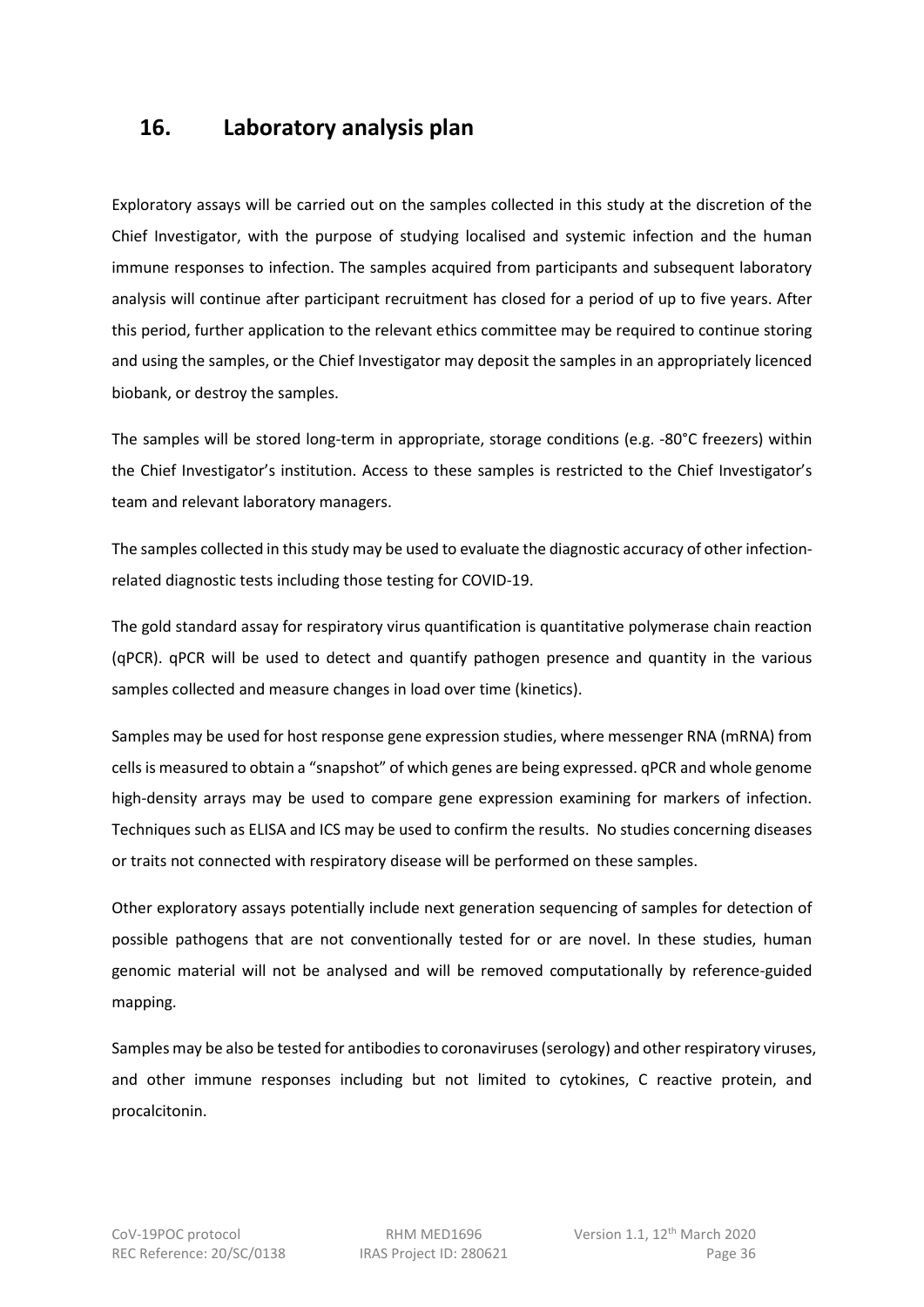All samples are anonymised of personal identifiable information, and identified by the participant's study number. Anonymised clinical parameters collected can be correlated with these results. The consent provided by participants expressly permits further research on these samples. This work will primarily occur within the Clinical and Experimental Sciences (CES), Faculty of Medicine, University of Southampton, but collaboration with other institutions is at the discretion of the PI.

# <span id="page-36-0"></span>**17. Other personnel and sponsor**

Key study personnel in addition to the Chief Investigator & Co-investigators include:

• Clinical Research Fellows and other doctors in Infectious Diseases, Emergency medicine, and Acute Medicine, UHS.

• Research Nurses and Research Assistants at UHS.

The sponsor is University Hospital Southampton NHS Foundation Trust.

For the sponsor and R&D contact: Emma Perry, Clinical Trials Project Manager – UHS Sponsored Studies. 023 8120 3920[; emma.perry@uhs.nhs.uk](mailto:emma.perry@uhs.nhs.uk) or [sponsor@uhs.nhs.uk.](mailto:sponsor@uhs.nhs.uk)